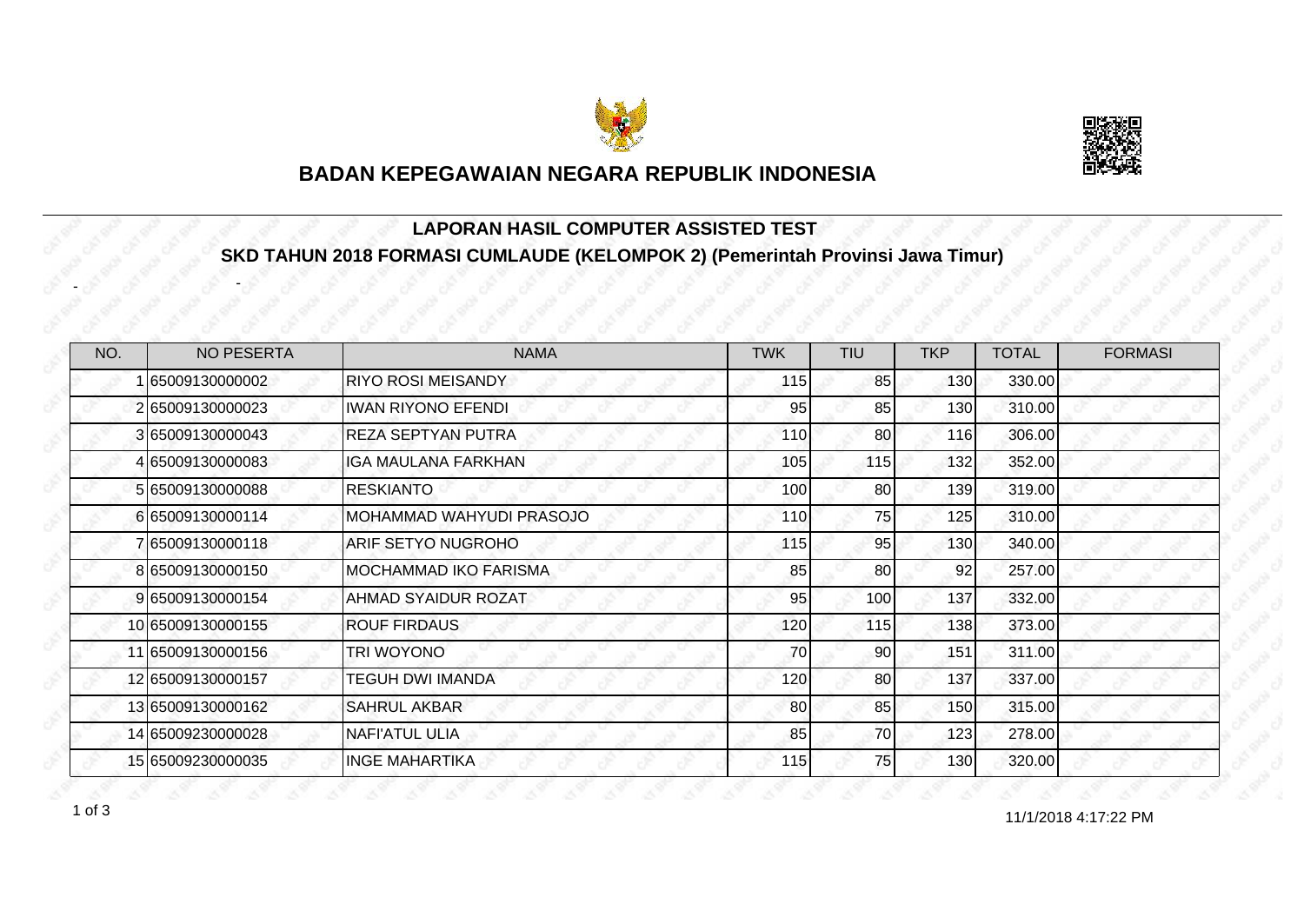



| 16 65009230000055 | TIKA CHANDRIKA LESTARY             | 105             | 120 | 123   | 348.00 |
|-------------------|------------------------------------|-----------------|-----|-------|--------|
| 17 65009230000089 | RIANA PUJI LESTARI                 | 100             | 90  | 137   | 327.00 |
| 18 65009230000143 | <b>MAELA PRAHASTI</b>              | 125             | 85  | 129   | 339.00 |
| 19165009230000257 | <b>MARIA ULFA</b>                  | 65              | 45  | 138   | 248.00 |
| 20 65009230000263 | <b>RACHMIATUL AZIZAH</b>           | 90              | 55  | 120   | 265.00 |
| 21 65009230000291 | <b>GYANT MAGDALENA</b>             | 75              | 110 | 123   | 308.00 |
| 22 65009230000324 | PUTRI INMAS PRATIWI                | 60              | 75  | 129   | 264.00 |
| 23 65009230000366 | <b>HENI PUSPITA SARI</b>           | 90              | 60  | 109   | 259.00 |
| 24 65009230000369 | <b>ISNA NUR SAID</b>               | 100             | 90  | 114   | 304.00 |
| 25 65009230000425 | <b>RISKA DWI YULIANI</b>           | 75              | 75  | 138   | 288.00 |
| 26 65009230000438 | <b>ENDANG WIJAYA TRI PAMUNGKAS</b> | 75              | 65  | 130   | 270.00 |
| 27 65009230000523 | <b>MAYA SAFITRI</b>                | <b>110</b>      | 85  | 139   | 334.00 |
| 28 65009230000558 | DAQIQATUL FAUZIYATI PUTRI          | 90 <sub>l</sub> | 95  | 149   | 334.00 |
| 29 65009230000562 | <b>DESY AMANTA SETIANINGTYAS</b>   | 90              | 100 | 118   | 308.00 |
| 30 65009230000692 | ANNA ROSWITA SARI                  | 80              | 65  | 119   | 264.00 |
| 31 65009230000693 | <b>EVA PURNAMASARI</b>             | 75              | 105 | 125   | 305.00 |
| 32 65009230000706 | INURROKHMAH SYAFAATUL JANNAH       | 90              | 75  | 120   | 285.00 |
| 33 65009230000707 | SEPTIANISA ANGGUN PERWITASARI      | 105             | 105 | 139   | 349.00 |
| 34 65009230000709 | YULI SUSANTHI                      | 95              | 105 | $133$ | 333.00 |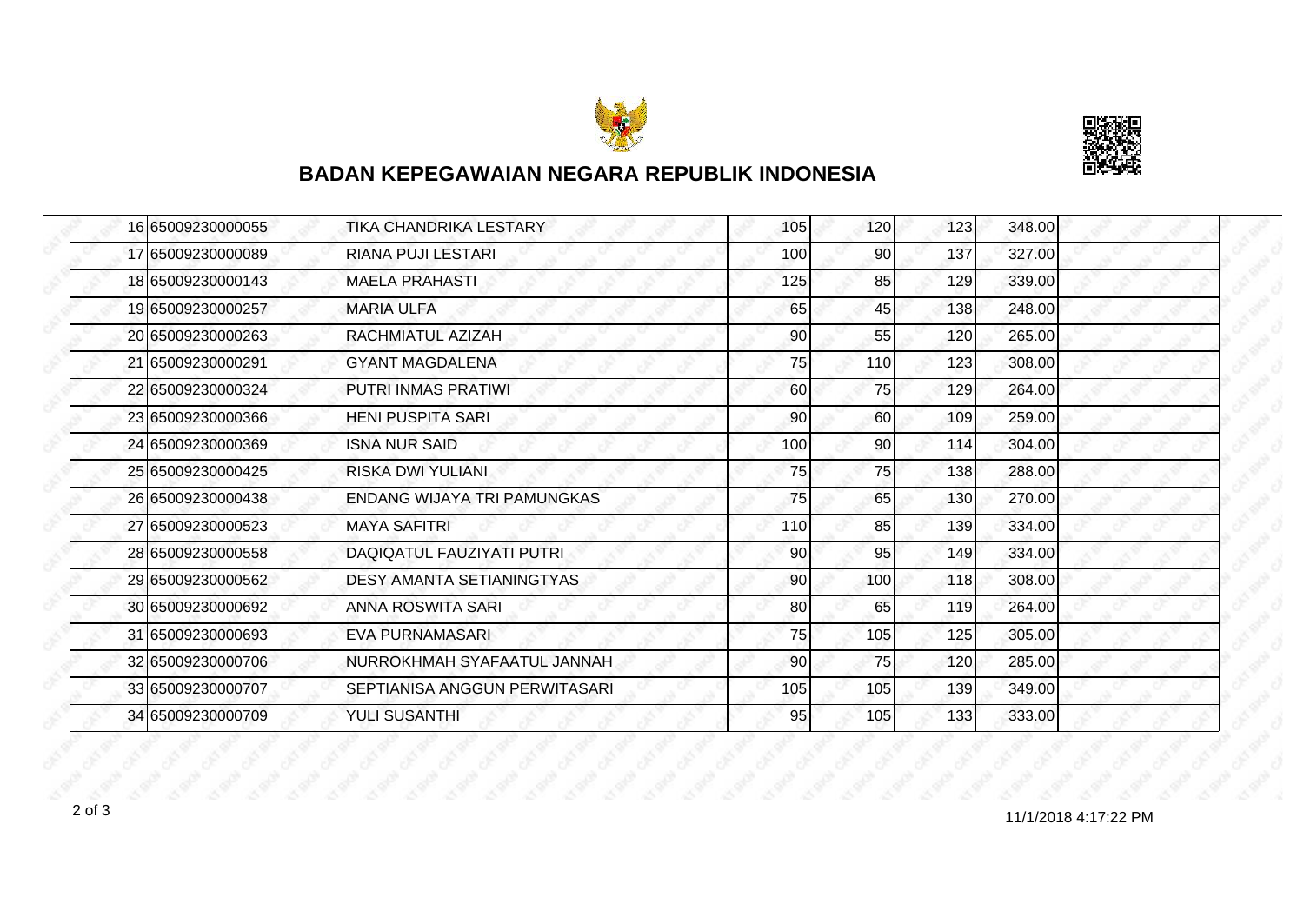



|                          | Surabaya, 01 Nov 2018                  |
|--------------------------|----------------------------------------|
| Tim Pelaksana Teknis CAT | Panitia Daerah Seleksi Penerimaan CPNS |
| Badan Kepegawaian Negara | Pemerintah Provinsi Jawa Timur         |
|                          |                                        |
| ttd                      | ttd                                    |
|                          |                                        |
| Winarno, S.IP            | Hasyim Asyahari, S.Sos., M.Si          |
| 196503101986031001       | 197210311998101001                     |
|                          |                                        |

11/1/2018 4:17:22 PM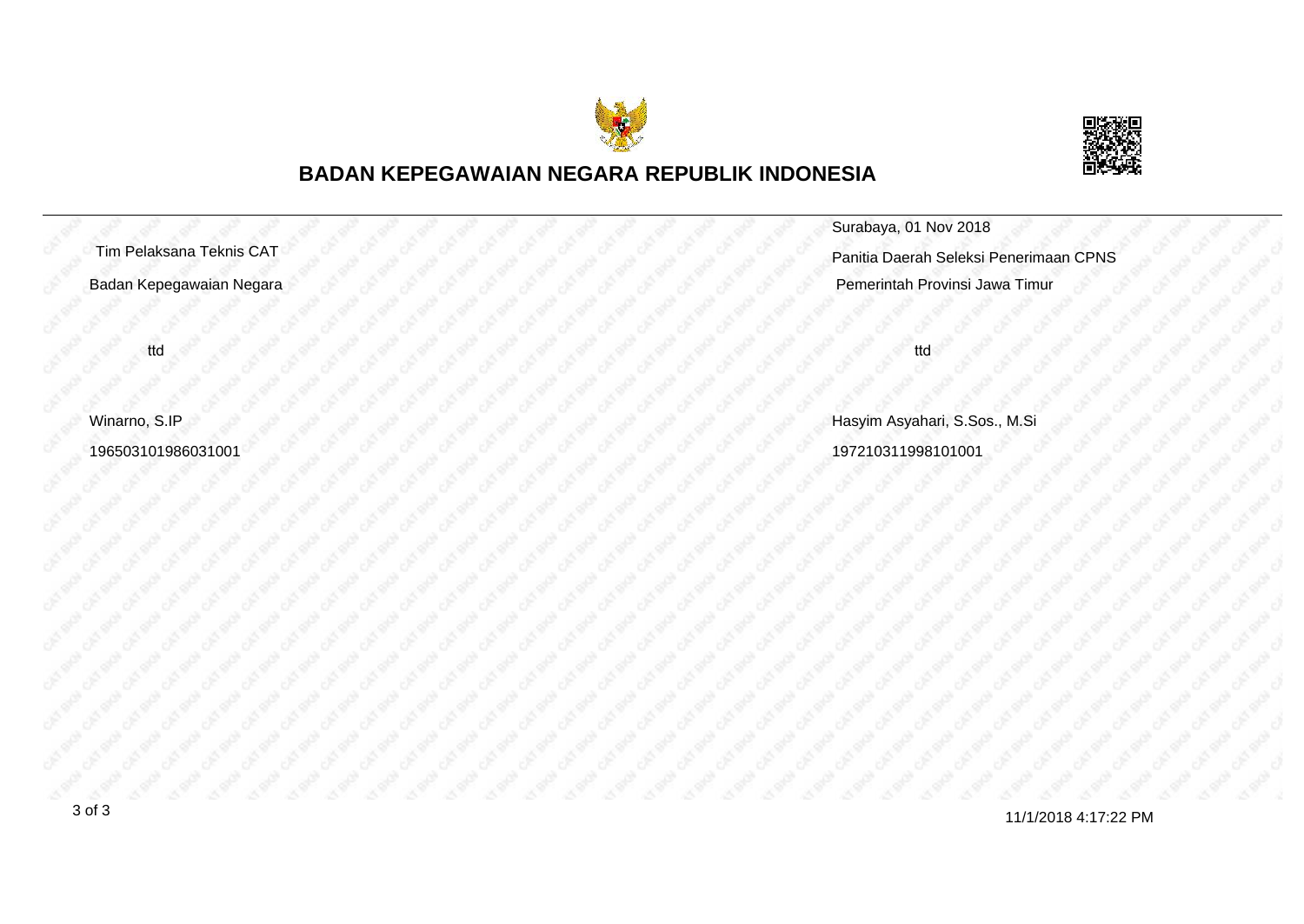



#### **LAPORAN HASIL COMPUTER ASSISTED TEST SKD TAHUN 2018 FORMASI CUMLAUDE (KELOMPOK 2) (Pemerintah Provinsi Jawa Timur)**

| NO. | <b>NO PESERTA</b> | <b>NAMA</b>                      | <b>TWK</b> | <b>TIU</b>       | <b>TKP</b> | <b>TOTAL</b> | <b>FORMASI</b> |
|-----|-------------------|----------------------------------|------------|------------------|------------|--------------|----------------|
|     | 65009130000004    | IDIAN PURWANTO                   | 130        | 100 <sup>1</sup> | 134        | 364.00       |                |
|     | 2 65009130000005  | <b>ARINAYA AL FATAH</b>          | 105        | 55               | 129        | 289.00       |                |
|     | 3 65009130000006  | DIKA SATYA PANGESTIKA            | 65         | 75               | 122        | 262.00       |                |
|     | 4 65009130000008  | NIDHOM NAILUL AZKA               | 110        | 40               | 137        | 287.00       |                |
|     | 5 65009130000013  | <b>IMAM ROPI'I</b>               | 110        | <b>110</b>       | 137        | 357.00       |                |
|     | 665009130000014   | <b>DIKY APRIANTO</b>             | 110        | 80               | 118        | 308.00       |                |
|     | 65009130000015    | <b>HENDRI YANTO</b>              | 65         | 50               | 128        | 243.00       |                |
|     | 8 65009130000022  | <b>AHMAD FAUZAN ARIF</b>         | 125        | 70               | 145        | 340.00       |                |
|     | 9 65009130000026  | FEBRI HARIS PUTRA WARDANA WIJAYA | 75         | 95               | 130        | 300.00       |                |
|     | 10 65009130000028 | MOKHAMMAT MUSYAFFA' YAZID        | 100        | 105              | 128        | 333.00       |                |
|     | 11 65009130000030 | CANDRA PRATAMA HERVIANTO         | 110        | 85               | 141        | 336.00       |                |
|     | 12 65009130000031 | <b>FAJAR ERIC FIRMANSYAH</b>     | 75         | 75               | 115        | 265.00       |                |
|     | 13 65009130000034 | MAHESA AHMAD                     | 95         | 100 <sup>1</sup> | 148        | 343.00       |                |
|     | 14 65009130000038 | IBNU NURDIANSYAH                 | 120        | 95               | 139        | 354.00       |                |

1 of 18 and 11/1/2018 4:03:55 PM

-

-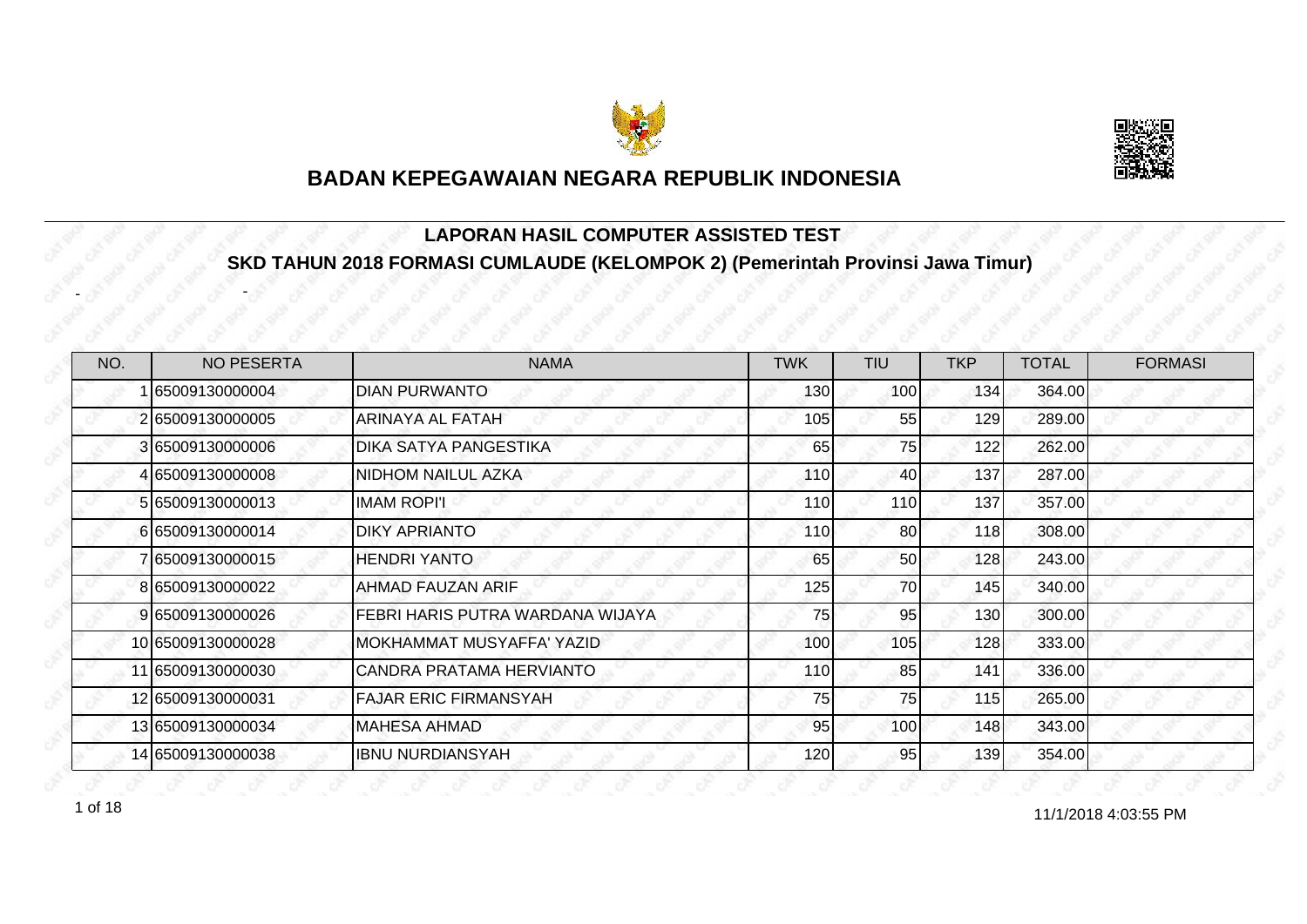



| 15 65009130000041 | <b>RIZKY ALFARIZY</b>        | 115 | 75              | 140 | 330.00 |
|-------------------|------------------------------|-----|-----------------|-----|--------|
| 16 65009130000042 | MUHAMMAD BURHANUDDIN RABBANI | 130 | 110             | 133 | 373.00 |
| 17 65009130000044 | MUHAMMAD SYAHRUL BASTOMY     | 75  | 120             | 135 | 330.00 |
| 18 65009130000045 | ARIEF MUHAMMAD RAMDHANI      | 120 | 130             | 106 | 356.00 |
| 19 65009130000046 | <b>ADITYA RIFA UTAMA</b>     | 100 | 125             | 118 | 343.00 |
| 20 65009130000047 | JAUHARIL WAFI                | 125 | 100             | 136 | 361.00 |
| 21 65009130000050 | PRAYOGA RENDRA VENDIKTAMA    | 120 | 105             | 133 | 358.00 |
| 22 65009130000053 | DICKY PRASETYO WIBOWO        | 115 | 110             | 135 | 360.00 |
| 23 65009130000054 | IFEBRIANTO NUGROHO           | 85  | 110             | 137 | 332.00 |
| 24 65009130000055 | IMAM FAQIH AS SHIDDIQI       | 100 | 105             | 117 | 322.00 |
| 25 65009130000057 | <b>GLAGAH MAHESTYA YAHYA</b> | 75  | 90              | 137 | 302.00 |
| 26 65009130000058 | IALIF SYAIFUL ADAM           | 120 | 105             | 140 | 365.00 |
| 27 65009130000067 | IBAGUS AMRULLOH ERI PRADANA  | 90  | 85              | 140 | 315.00 |
| 28 65009130000068 | <b>DAVID KRISTIANTO</b>      | 95  | 75              | 134 | 304.00 |
| 29 65009130000069 | <b>FAJAR YOGI ATMAJI</b>     | 80  | 65              | 131 | 276.00 |
| 30 65009130000071 | <b>MUHAMMAD HABIBULLOH</b>   | 105 | 100             | 141 | 346.00 |
| 31 65009130000072 | MUHAMMAD RIKI EFENDI         | 90  | 70              | 118 | 278.00 |
| 32 65009130000079 | BAYU ASTAWA PURBA            | 75  | 80              | 106 | 261.00 |
| 33 65009130000080 | IMAS GAGAH PRAMA WIBAWA      | 95  | 90              | 139 | 324.00 |
| 34 65009130000084 | AHMAD MUNDZIR ROMDHANI       | 70  | 80 <sup>1</sup> | 126 | 276.00 |

11/1/2018 4:03:55 PM 2 of 18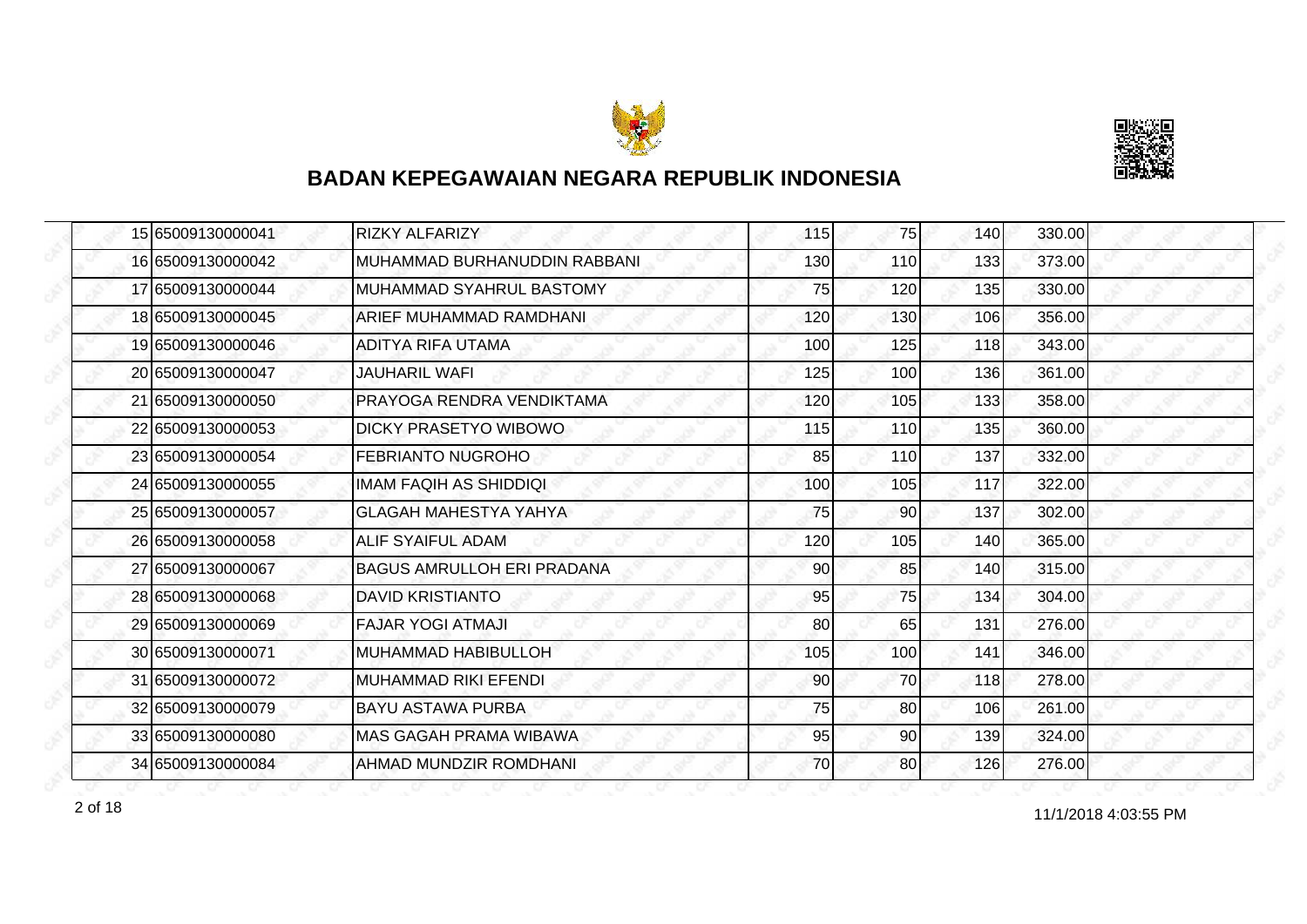



| 35 65009130000085 | <b>ROBERT SYARIFUDIN</b>     | 110 | 135        | 149 | 394.00 |
|-------------------|------------------------------|-----|------------|-----|--------|
| 36 65009130000090 | AHMAD MIFTAHUR ROHIM         | 85  | <b>110</b> | 127 | 322.00 |
| 37 65009130000092 | <b>ANGGA WITA PRAJAKA</b>    | 130 | 85         | 141 | 356.00 |
| 38 65009130000094 | HIKMAH RAMADHANY WISMANTARA  | 70  | 90         | 146 | 306.00 |
| 39 65009130000096 | <b>MUSTAFA AINUL YAQIN</b>   | 65  | 60         | 124 | 249.00 |
| 40 65009130000099 | <b>PELIK GOBRIEL</b>         | 115 | 125        | 133 | 373.00 |
| 41 65009130000102 | ADHI SURYA NUGRAHA           | 100 | 105        | 132 | 337.00 |
| 42 65009130000104 | ADVAN IMAN DIATAMA           | 75  | 70I        | 144 | 289.00 |
| 43 65009130000105 | <b>SUHARYANTO</b>            | 115 | 105        | 144 | 364.00 |
| 44 65009130000106 | A. NUZUL                     | 85  | 60         | 140 | 285.00 |
| 45 65009130000108 | SYAHRUL SEPTA PERDANA        | 110 | 105        | 128 | 343.00 |
| 46 65009130000109 | IMOHAMMAD DHARUL ASMAWAN     | 95  | 115        | 122 | 332.00 |
| 47 65009130000110 | <b>AGUNG ROCHMADI</b>        | 95  | 135        | 131 | 361.00 |
| 48 65009130000115 | <b>SHOKHIBUL HUDA</b>        | 100 | 100        | 140 | 340.00 |
| 49 65009130000116 | <b>RIFQI SHOLAHUDDIN</b>     | 85  | 90         | 135 | 310.00 |
| 50 65009130000121 | IMUHAMMAD BAKHRIL ILMI       | 120 | 105        | 142 | 367.00 |
| 51 65009130000124 | <b>FANDI TRI FAJAR CAHYO</b> | 70  | 65         | 123 | 258.00 |
| 52 65009130000131 | <b>SETIAWAN</b>              | 120 | 100        | 128 | 348.00 |
| 53 65009130000132 | IM.THOHA AINUN NAJIB         | 100 | 80         | 125 | 305.00 |
| 54 65009130000134 | <b>SANDY PRADIPTA</b>        | 90  | 100        | 132 | 322.00 |

11/1/2018 4:03:55 PM 3 of 18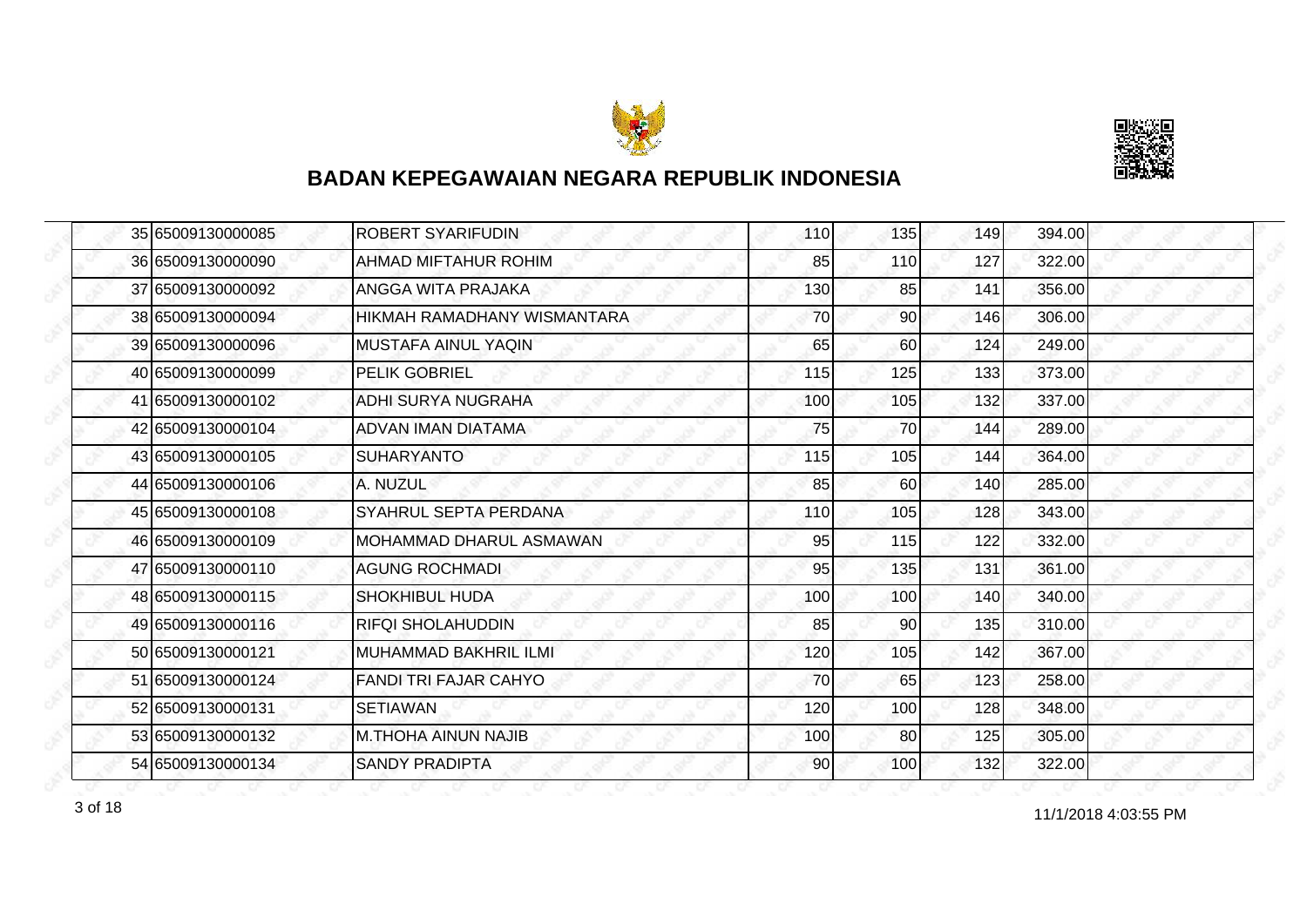



| 55 65009130000137 | IHEGA NAVAL RIMBA SAPUTRA      | 70  | 80              | 141 | 291.00 |
|-------------------|--------------------------------|-----|-----------------|-----|--------|
| 56 65009130000138 | RAFINZA WIDIAR PRADHANA        | 110 | 100             | 130 | 340.00 |
| 57 65009130000142 | <b>TEGUH SURYO SANTOSO</b>     | 90  | 90              | 131 | 311.00 |
| 58 65009130000143 | <b>FARHAN MUHTADI</b>          | 70  | 80              | 136 | 286.00 |
| 59 65009130000147 | MOCH. IMAM ZARQONI             | 90  | 90              | 132 | 312.00 |
| 60 65009130000148 | FIRMAN NUGRAHA                 | 75  | 115             | 139 | 329.00 |
| 61 65009130000149 | <b>ACHMAD NASOR</b>            | 110 | 75              | 117 | 302.00 |
| 62 65009130000153 | <b>ROBY DWI HIDAYAT</b>        | 105 | 100             | 126 | 331.00 |
| 63 65009130000159 | LUKMAN ZAENAL ARIFIN           | 105 | 65              | 119 | 289.00 |
| 64 65009130000160 | <b>SYAIFUL ROHMAN</b>          | 70  | 65              | 99  | 234.00 |
| 65 65009130000164 | <b>DIAN YULI PRASETIYO</b>     | 65  | 60              | 135 | 260.00 |
| 66 65009130000172 | <b>FIQIH RAMADHAN</b>          | 120 | 85              | 129 | 334.00 |
| 67 65009130000173 | EUSEBIUS LUHUNG ANGLING KESUMO | 105 | 70              | 140 | 315.00 |
| 68 65009130000174 | <b>FERRY ADI PURWANTO</b>      | 110 | 110             | 131 | 351.00 |
| 69 65009130000175 | <b>ACHMAD SAIFUL</b>           | 80  | 115             | 140 | 335.00 |
| 70 65009130000179 | INANANG NUR AFANDI             | 120 | 90              | 148 | 358.00 |
| 71 65009130000196 | ADI HENDRI WIJAYA              | 100 | 90 <sub>0</sub> | 126 | 316.00 |
| 72 65009130000202 | <b>RIFKI DIA' ULHAQ</b>        | 105 | 115             | 124 | 344.00 |
| 73 65009230000003 | <b>OKTA YULIAWATI</b>          | 85  | 95              | 128 | 308.00 |
| 74 65009230000004 | <b>SASTY ALVIONITA</b>         | 80  | 105             | 134 | 319.00 |

11/1/2018 4:03:55 PM 4 of 18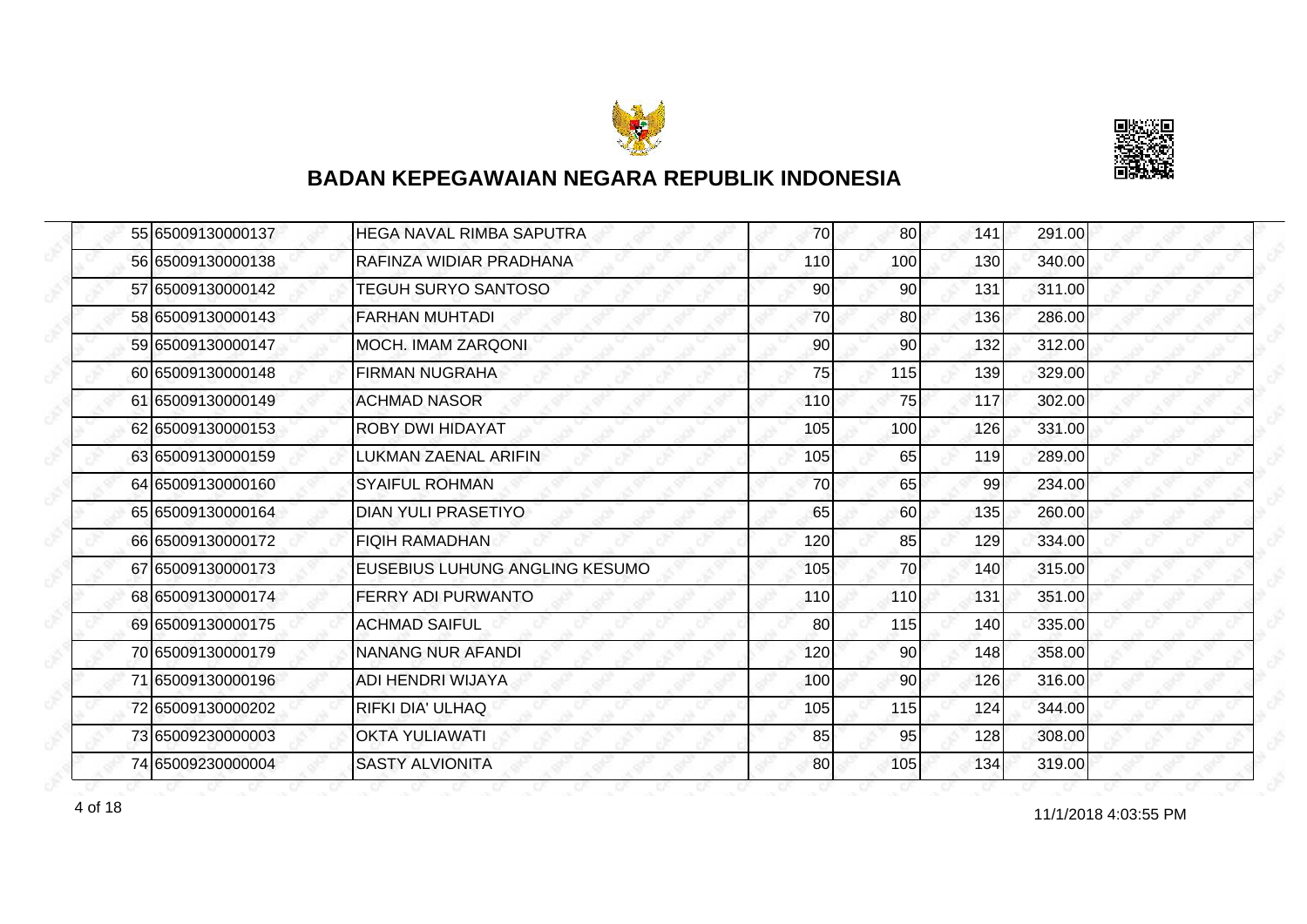



| 75 65009230000005 | <b>ISNAINI</b>                   | 90  | 85  | 132 | 307.00 |
|-------------------|----------------------------------|-----|-----|-----|--------|
| 76 65009230000006 | <b>ERIZA DEADARA</b>             | 95  | 105 | 75  | 275.00 |
| 77 65009230000008 | <b>PUSPA MONALISA</b>            | 115 | 110 | 149 | 374.00 |
| 78 65009230000009 | <b>NUR DIANA ROSYIDAH</b>        | 120 | 95  | 135 | 350.00 |
| 79 65009230000010 | <b>DEWI RATNASARI</b>            | 110 | 75  | 100 | 285.00 |
| 80 65009230000012 | <b>RIF 'ATUL MARDHIYYAH</b>      | 95  | 115 | 145 | 355.00 |
| 81 65009230000016 | <b>GITA ANDRIANI</b>             | 125 | 55  | 137 | 317.00 |
| 82 65009230000017 | <b>ARMY ISTA FIDYAH</b>          | 85  | 70  | 135 | 290.00 |
| 83 65009230000018 | <b>FARAHMA INTAN PRATIWI</b>     | 80  | 35  | 141 | 256.00 |
| 84 65009230000020 | ANNISA MUTHMAINNAH               | 100 | 90  | 143 | 333.00 |
| 85 65009230000021 | DEWI YULIA WARDANI               | 80  | 90  | 139 | 309.00 |
| 86 65009230000023 | <b>GEFITIA MUDROTIN</b>          | 95  | 110 | 127 | 332.00 |
| 87 65009230000029 | AYULIA DEWATI KARTIKA            | 85  | 65  | 134 | 284.00 |
| 88 65009230000030 | <b>RULI ANDRIANI</b>             | 85  | 90  | 130 | 305.00 |
| 89 65009230000031 | <b>RURI INNAHA</b>               | 95  | 70  | 136 | 301.00 |
| 90 65009230000032 | <b>CHOIRUNISA FIRDA HARYANTI</b> | 90  | 135 | 133 | 358.00 |
| 91 65009230000033 | ALFIAN OKTAVIJAYANTI             | 75  | 75  | 144 | 294.00 |
| 92 65009230000034 | WANDA OLYVIA WIYONO              | 80  | 80  | 133 | 293.00 |
| 93 65009230000039 | <b>LAILATUL MUNDIAH</b>          | 95  | 35  | 125 | 255.00 |
| 94 65009230000042 | <b>NUR FAUZIAH</b>               | 125 | 70  | 136 | 331.00 |

for the contract of 18 and 11/1/2018 4:03:55 PM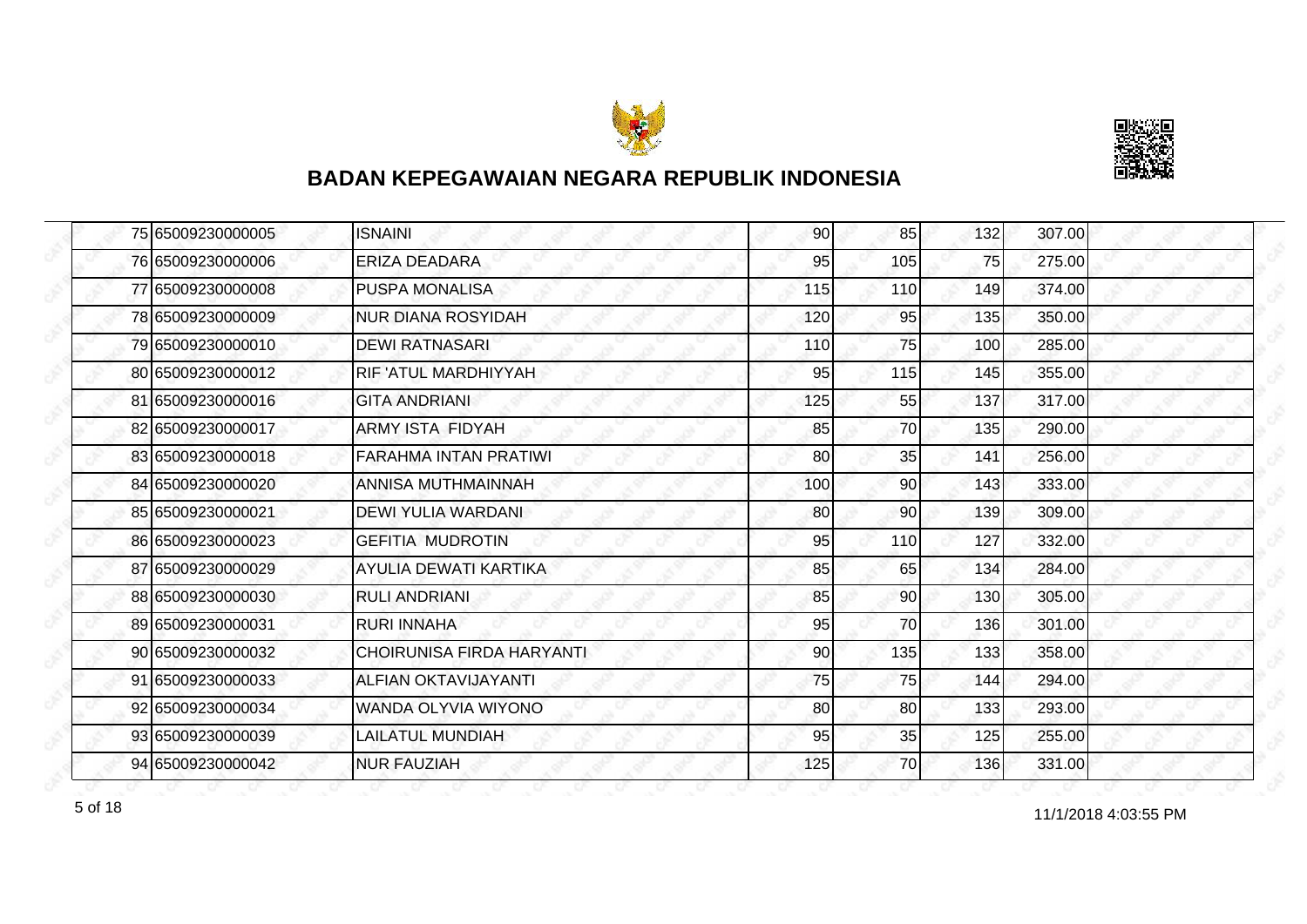



| 95 65009230000044  | <b>SHINTA KUMALASARI</b>          | 100 | 80  | 148 | 328.00 |
|--------------------|-----------------------------------|-----|-----|-----|--------|
| 96 65009230000046  | UMMU AISYAH MEYLINDA SARI         | 70  | 50  | 89  | 209.00 |
| 97 65009230000047  | <b>JAMILATUS SA'DIYAH</b>         | 60  | 80  | 127 | 267.00 |
| 98 65009230000048  | <b>LILIS MITASARI</b>             | 80  | 70  | 127 | 277.00 |
| 99 65009230000049  | <b>VIDYA DWI SULISTYOWATI</b>     | 115 | 80  | 99  | 294.00 |
| 100 65009230000050 | AFNI LAILY HIDAYAH                | 80  | 80  | 133 | 293.00 |
| 101 65009230000051 | <b>VITA SHILVIANA</b>             | 95  | 95  | 131 | 321.00 |
| 102 65009230000052 | <b>VIOLITA DEVI</b>               | 110 | 90  | 141 | 341.00 |
| 103 65009230000056 | <b>DENIS VERONIKA FATMA UTAMI</b> | 115 | 90  | 144 | 349.00 |
| 104 65009230000057 | HARNUNG OCTAVIYANTI               | 110 | 100 | 139 | 349.00 |
| 105 65009230000058 | <b>PUJI ROCHMAWATI</b>            | 125 | 100 | 134 | 359.00 |
| 106 65009230000061 | IMIFTAKHUL KHASSANAH              | 95  | 95  | 134 | 324.00 |
| 107165009230000066 | <b>RAHAYU AGUSTINA</b>            | 85  | 85  | 126 | 296.00 |
| 108 65009230000068 | <b>NUR ISTIKOMAH</b>              | 85  | 85  | 139 | 309.00 |
| 109 65009230000069 | TRI WAHYU SETYANINGRUM            | 80  | 110 | 163 | 353.00 |
| 110 65009230000070 | <b>GALUH MAULIDIYAH</b>           | 80  | 100 | 138 | 318.00 |
| 111 65009230000075 | HELLMY NURPRATAMA A. P.           | 65  | 75  | 121 | 261.00 |
| 112 65009230000080 | <b>ROSI RATNASARI</b>             | 95  | 80  | 118 | 293.00 |
| 113 65009230000082 | IMROATUN KHASANAH                 | 110 | 45  | 136 | 291.00 |
| 114 65009230000087 | <b>ROKHIMATUL JANNAH</b>          | 115 | 110 | 123 | 348.00 |

11/1/2018 4:03:55 PM 6 of 18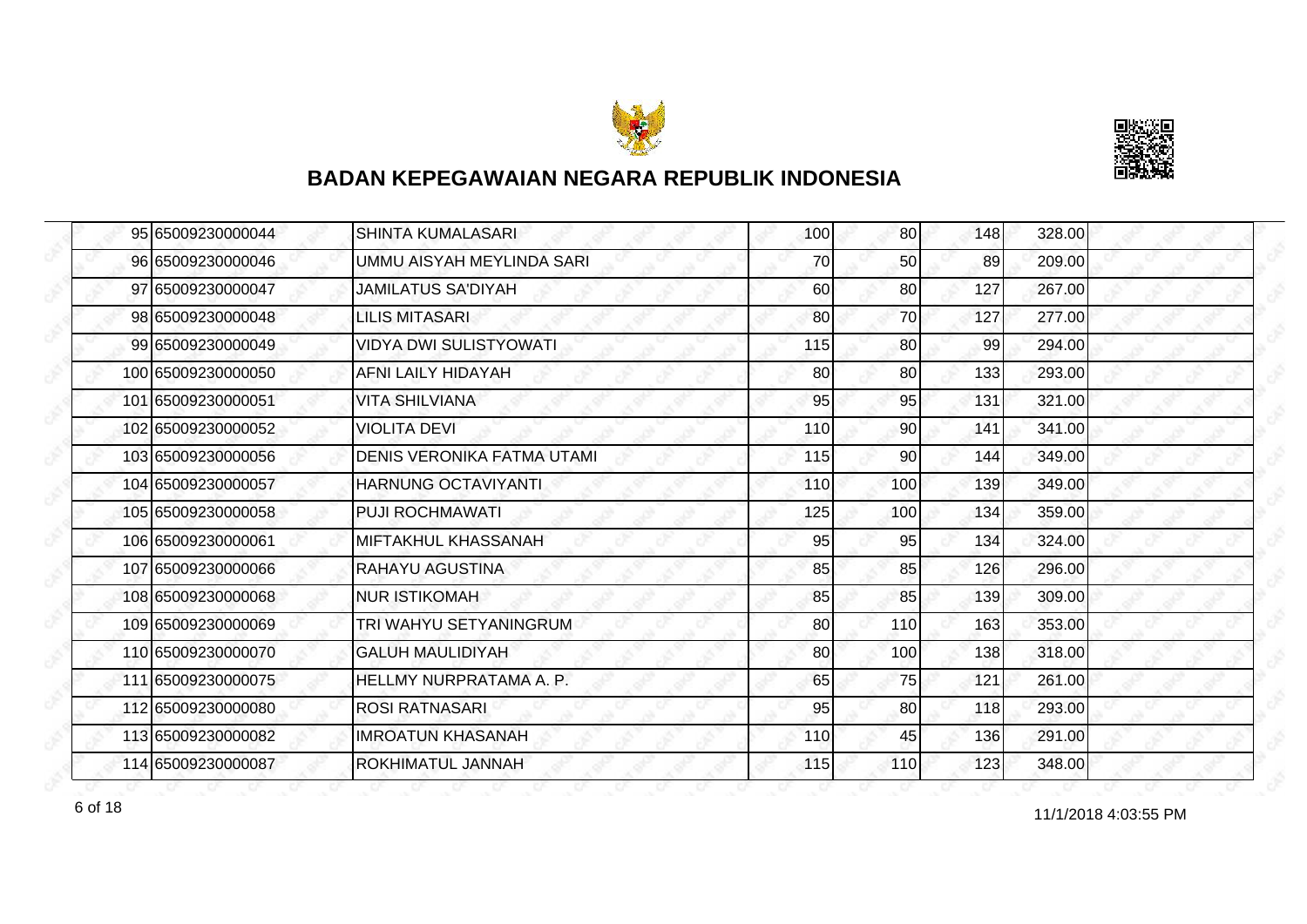



| 115 65009230000088 | AMANDA DEFI NURAINI              | 90  | 105       | 112 | 307.00 |
|--------------------|----------------------------------|-----|-----------|-----|--------|
| 116 65009230000092 | FITRA YURISMA KANTI              | 85  | 95        | 141 | 321.00 |
| 117 65009230000093 | FITRIA PUJI LESTARI              | 90  | 70        | 133 | 293.00 |
| 118 65009230000094 | <b>INDRI PUSPITA SARI</b>        | 95  | 65        | 131 | 291.00 |
| 119 65009230000096 | <b>NAIMATUL AINIYAH</b>          | 100 | 50        | 142 | 292.00 |
| 120 65009230000098 | <b>INUR BAITY</b>                | 85  | 85        | 141 | 311.00 |
| 121 65009230000099 | <b>RISMA KHAULA</b>              | 100 | 80        | 128 | 308.00 |
| 122 65009230000101 | FITRIA ASRI RATNANINGRUM         | 90  | 70        | 130 | 290.00 |
| 123 65009230000104 | <b>ALFIA HASANAH</b>             | 90  | 50        | 131 | 271.00 |
| 124 65009230000105 | IDEA AYU RAHMA PUTRI             | 90  | 75        | 131 | 296.00 |
| 125 65009230000108 | <b>SITI KHORIAH</b>              | 80  | 80        | 119 | 279.00 |
| 126 65009230000109 | <b>IIN RATIH PRATIWI</b>         | 70  | 85        | 138 | 293.00 |
| 127 65009230000110 | LAILATUL MUNAWAROH               | 85  | 65        | 128 | 278.00 |
| 128 65009230000112 | <b>NINA ASMAYAH</b>              | 75  | <b>70</b> | 139 | 284.00 |
| 129 65009230000114 | <b>INGGRIT APRIANI KURNIALIA</b> | 105 | 90        | 124 | 319.00 |
| 130 65009230000115 | FIRDA INDAH SARI                 | 70  | 80        | 144 | 294.00 |
| 131 65009230000116 | <b>ROSE LOLITA</b>               | 120 | 100       | 131 | 351.00 |
| 132 65009230000117 | <b>SANTY FA'IQOTUL HIMMAH</b>    | 95  | 85        | 127 | 307.00 |
| 133 65009230000118 | <b>DWI YANI WULANDARI</b>        | 75  | 85        | 137 | 297.00 |
| 134 65009230000119 | ELGA CITRA KURNIAWATI            | 115 | 85        | 123 | 323.00 |

11/1/2018 4:03:55 PM 7 of 18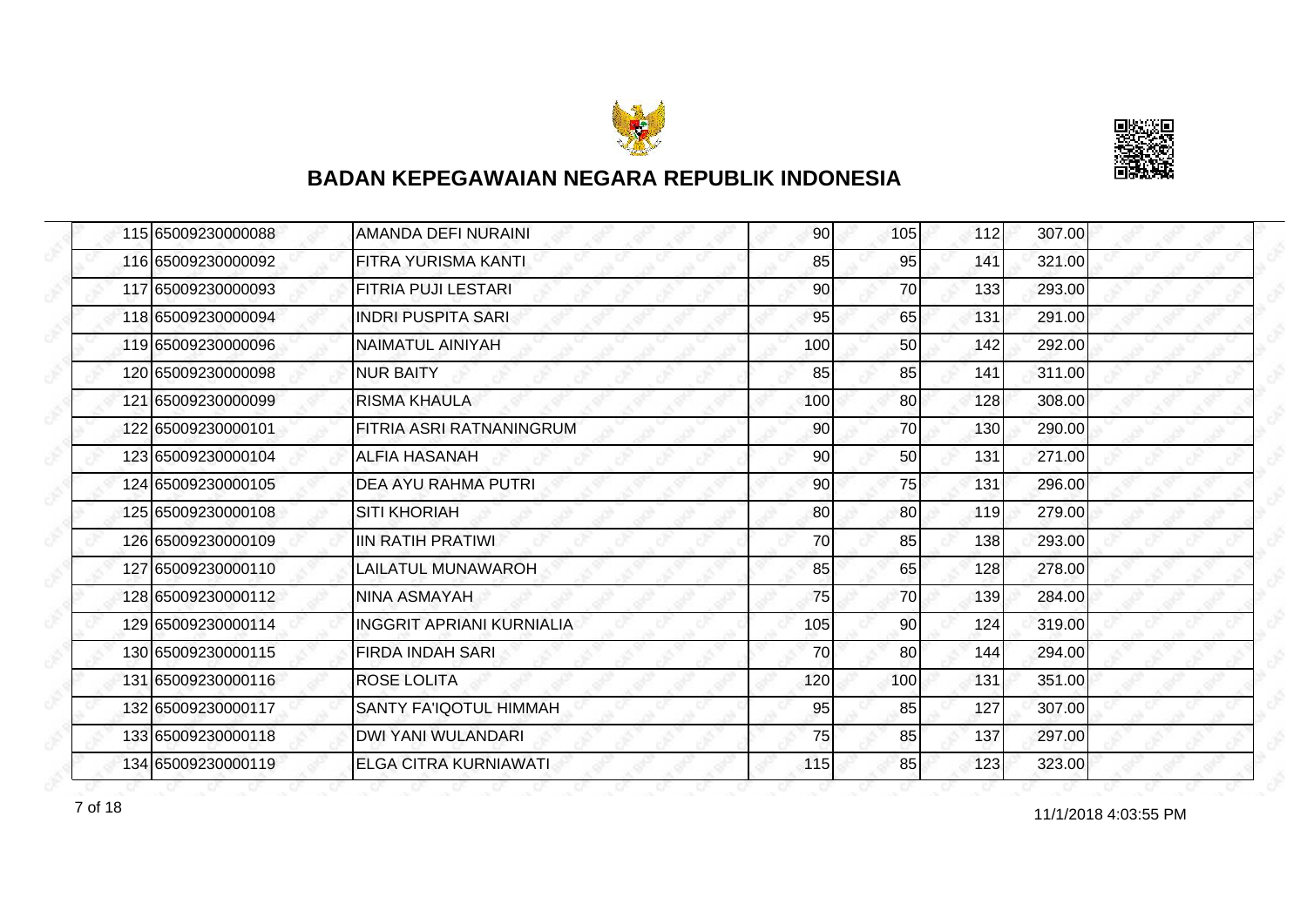



| 135 65009230000120 | NURUL ENDAH RAHMAWATI          | 90  | 120 | 120 | 330.00 |
|--------------------|--------------------------------|-----|-----|-----|--------|
| 136 65009230000121 | <b>RINDA DWI LESTARI</b>       | 55  | 65  | 128 | 248.00 |
| 137 65009230000122 | <b>DWI PUJI HAYATI</b>         | 95  | 95  | 138 | 328.00 |
| 138 65009230000124 | <b>ELY RAHMA WATI</b>          | 105 | 75  | 148 | 328.00 |
| 139 65009230000125 | <b>HANIFITRIA NINGRUM</b>      | 115 | 80  | 128 | 323.00 |
| 140 65009230000126 | IHENI VATMA KARINAH            | 120 | 50  | 141 | 311.00 |
| 141 65009230000127 | <b>AZIDA</b>                   | 115 | 65  | 135 | 315.00 |
| 142 65009230000133 | <b>NOVITA UMIKA SARI</b>       | 105 | 60  | 92  | 257.00 |
| 143 65009230000134 | <b>NOVIAH ROSA FIRDAUS</b>     | 85  | 50  | 126 | 261.00 |
| 144 65009230000136 | SHINTA APRILLIA PUTRI PRASETYA | 75  | 55  | 128 | 258.00 |
| 145 65009230000137 | <b>RIZKY PAUZIAH MARTLIATI</b> | 85  | 120 | 130 | 335.00 |
| 146 65009230000139 | <b>MARIA ULFA</b>              | 105 | 80  | 140 | 325.00 |
| 147165009230000141 | <b>ROFIATU AMALIA ARIFIN</b>   | 135 | 135 | 134 | 404.00 |
| 148 65009230000142 | IVITA SEPTIAWATI AMSYARI P.    | 55  | 40  | 123 | 218.00 |
| 149 65009230000147 | IATIKA ISNAINING DYAH          | 70  | 100 | 122 | 292.00 |
| 150 65009230000148 | <b>ULUL AZMI</b>               | 100 | 100 | 131 | 331.00 |
| 151 65009230000149 | <b>ELLA KURNIA OKTAVERINA</b>  | 100 | 105 | 152 | 357.00 |
| 152 65009230000152 | <b>NISRINA FIRDAUSI</b>        | 100 | 95  | 136 | 331.00 |
| 153 65009230000153 | <b>ERLY NURUL HIDAYAH</b>      | 80  | 75  | 124 | 279.00 |
| 154 65009230000155 | <b>ROFIQATUN HASANAH</b>       | 90  | 60  | 112 | 262.00 |

8 of 18<br>11/1/2018 4:03:55 PM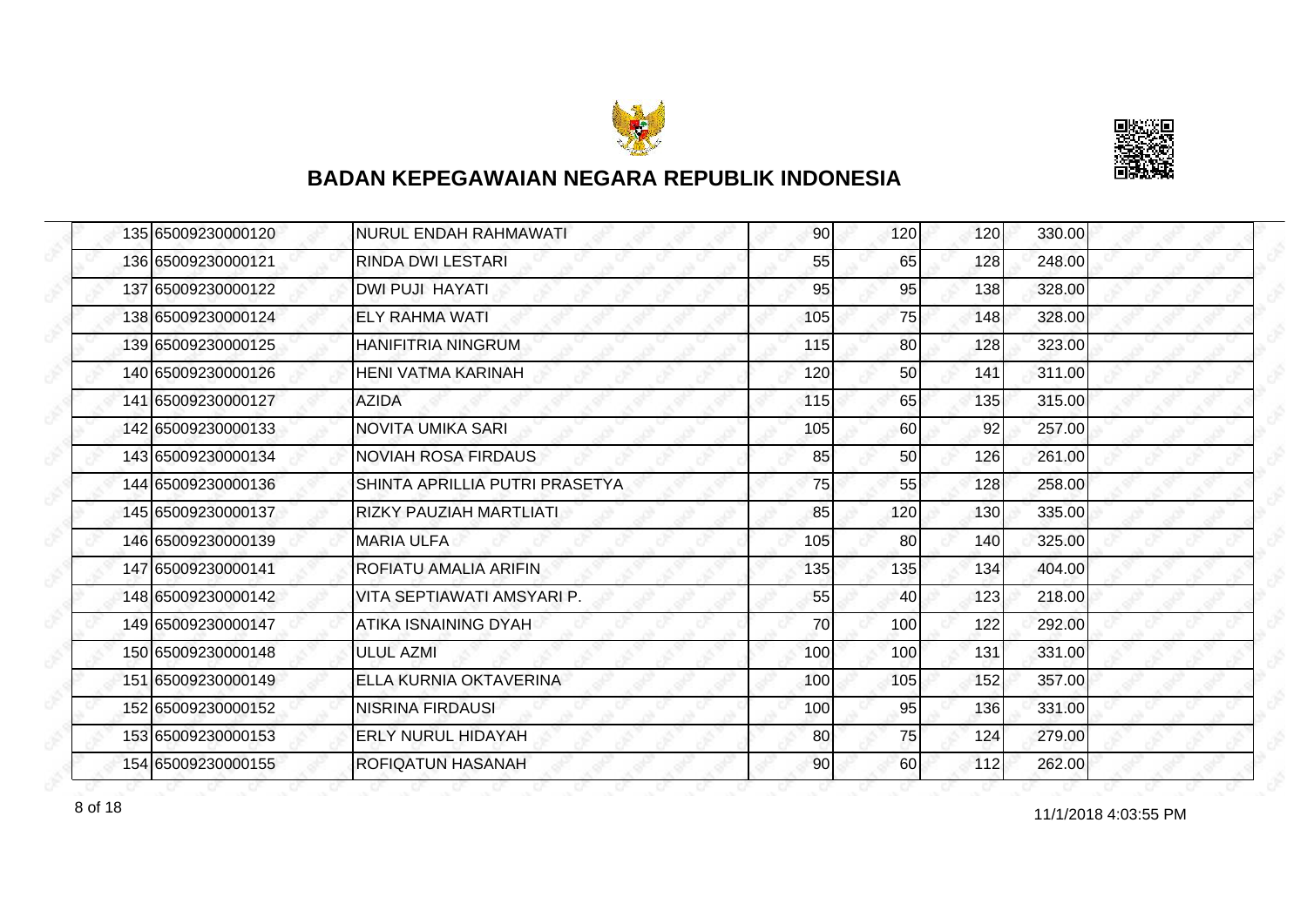



| 155 65009230000156 | ANNISA NUR UTAMI                   | 70  | 80              | 116 | 266.00 |
|--------------------|------------------------------------|-----|-----------------|-----|--------|
| 156 65009230000158 | <b>VIKA PUSPITASARI</b>            | 60  | 45              | 121 | 226.00 |
| 157 65009230000159 | <b>AMALIA DINY</b>                 | 110 | 115             | 137 | 362.00 |
| 158 65009230000161 | AYU FITRI WAHYUNI KELUANAN         | 120 | 70              | 140 | 330.00 |
| 159 65009230000162 | RAHASTRIKANTHI PUTRI DWI DAMAYANTI | 95  | 115             | 136 | 346.00 |
| 160 65009230000172 | IAPIN NASIFAH YASIN                | 95  | 90              | 119 | 304.00 |
| 161 65009230000174 | <b>DWI AISYATUL MAULIDIYAH</b>     | 100 | 115             | 127 | 342.00 |
| 162 65009230000176 | ERRIEN RAVIKAH DEVI                | 80  | 90              | 139 | 309.00 |
| 163 65009230000177 | <b>IERLIN WIDIASTUTIK</b>          | 95  | 115             | 122 | 332.00 |
| 164 65009230000178 | IMROATUN HASANA                    | 110 | 115             | 134 | 359.00 |
| 165 65009230000183 | YULIANITA HASTUTI                  | 100 | 110             | 139 | 349.00 |
| 166 65009230000184 | ISRI NURJANNAH                     | 85  | 75              | 124 | 284.00 |
| 167165009230000185 | <b>REZA CLAUDIA ISTANTO</b>        | 95  | 100             | 153 | 348.00 |
| 168 65009230000190 | NOVIANTI MEGA PRASTANTI            | 95  | 100             | 134 | 329.00 |
| 169 65009230000192 | <b>IMELDA AMELIA ROHANA</b>        | 155 | 100             | 131 | 386.00 |
| 170 65009230000193 | <b>MELLIYA</b>                     | 90  | 45              | 131 | 266.00 |
| 171 65009230000194 | MU'AZZIZAH DARA SHIVANA            | 90  | 100             | 122 | 312.00 |
| 172 65009230000195 | ISCHA MABRURIS SAHILALA            | 135 | 95              | 131 | 361.00 |
| 173 65009230000197 | KHASANAH                           | 95  | 65              | 130 | 290.00 |
| 174 65009230000198 | <b>MAENI NUR RAMADHANI</b>         | 80  | 80 <sup>1</sup> | 143 | 303.00 |

11/1/2018 4:03:55 PM 9 of 18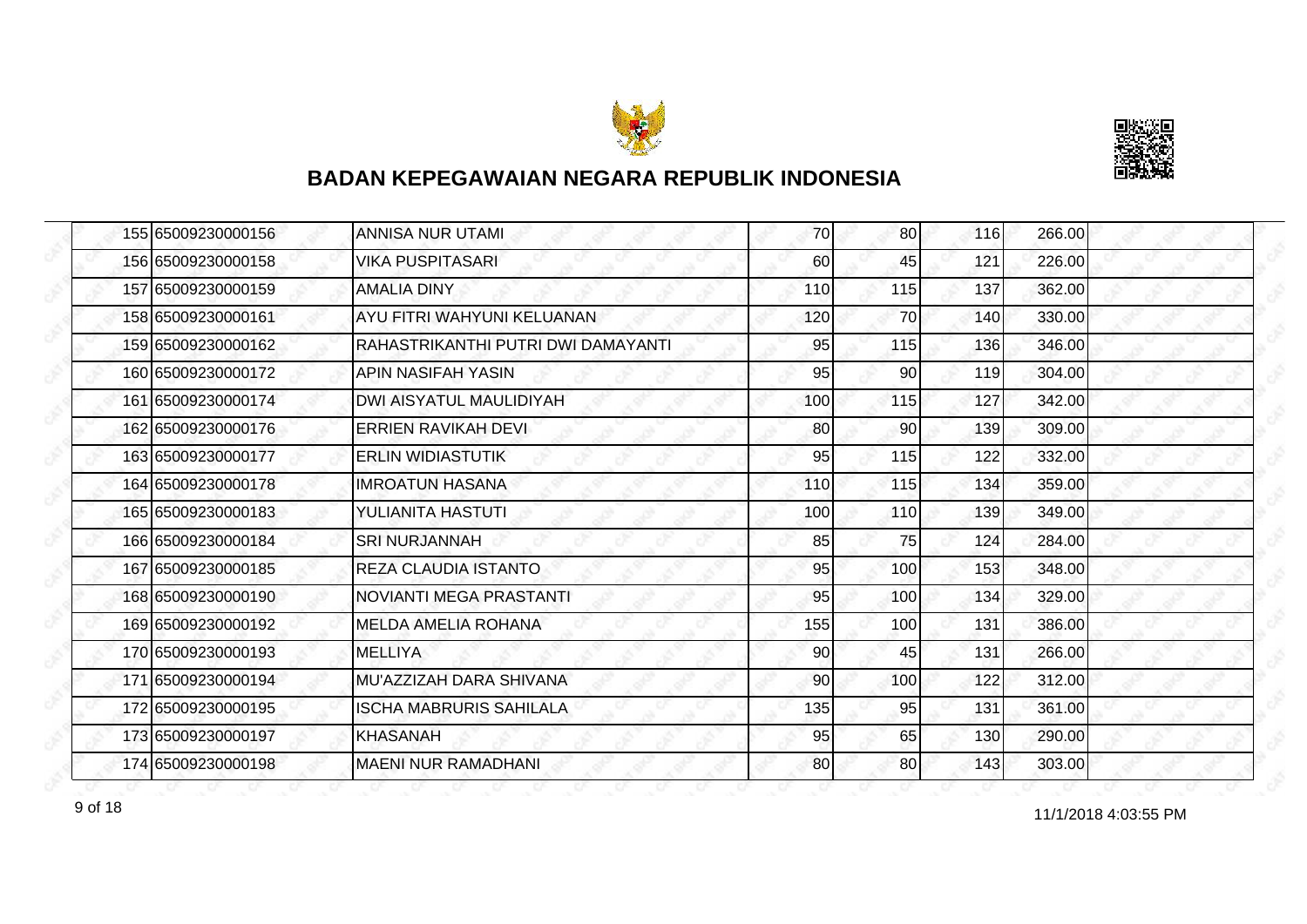



| 175 65009230000199 | RIFKY LUVIA YULIANI               | 80  | 65  | 124 | 269.00 |
|--------------------|-----------------------------------|-----|-----|-----|--------|
| 176 65009230000201 | <b>RINI</b>                       | 50  | 70  | 135 | 255.00 |
| 177 65009230000202 | RIZQA DAMAS SA'DIYAH              | 110 | 110 | 126 | 346.00 |
| 178 65009230000203 | SYLVIA ANGGRAENI                  | 95  | 100 | 129 | 324.00 |
| 179 65009230000205 | <b>AINUN HIDAYAH</b>              | 105 | 70  | 133 | 308.00 |
| 180 65009230000207 | <b>ANIK NUR ELIS</b>              | 95  | 90  | 140 | 325.00 |
| 181 65009230000208 | <b>DIAN AULIA LAZUARDINI</b>      | 80  | 105 | 137 | 322.00 |
| 182 65009230000217 | <b>MEGAYONI PUTRI DWI RAFITRI</b> | 85  | 105 | 127 | 317.00 |
| 183 65009230000218 | NIKMATUZ ZUHROH                   | 55  | 110 | 134 | 299.00 |
| 184 65009230000224 | <b>MAULFI AIDA NUR FITRI</b>      | 105 | 85  | 129 | 319.00 |
| 185 65009230000225 | <b>MAYA SOFIATUL FUADA</b>        | 100 | 110 | 137 | 347.00 |
| 186 65009230000230 | <b>NOVIA ISLACHUL LAILY</b>       | 50  | 125 | 114 | 289.00 |
| 187165009230000239 | SAFRINA DWI INDAH PRATIWI         | 110 | 115 | 114 | 339.00 |
| 188 65009230000240 | <b>CITRA LUCIANA DEVI</b>         | 95  | 75  | 129 | 299.00 |
| 189 65009230000244 | <b>SUSI SUSANTI</b>               | 90  | 45  | 135 | 270.00 |
| 190 65009230000246 | YULIARTI KURNIA PRAMAI SELLI      | 105 | 65  | 116 | 286.00 |
| 191 65009230000247 | <b>GISTA PUSPITA SARI</b>         | 85  | 60  | 124 | 269.00 |
| 192 65009230000248 | <b>DWI SELLY NURIANTI</b>         | 75  | 105 | 127 | 307.00 |
| 193 65009230000252 | WINDY MARGARETA AYU ROSITA        | 80  | 80  | 134 | 294.00 |
| 194 65009230000256 | <b>AUGITA SILVANIA PUTRI</b>      | 95  | 100 | 113 | 308.00 |

10 of 18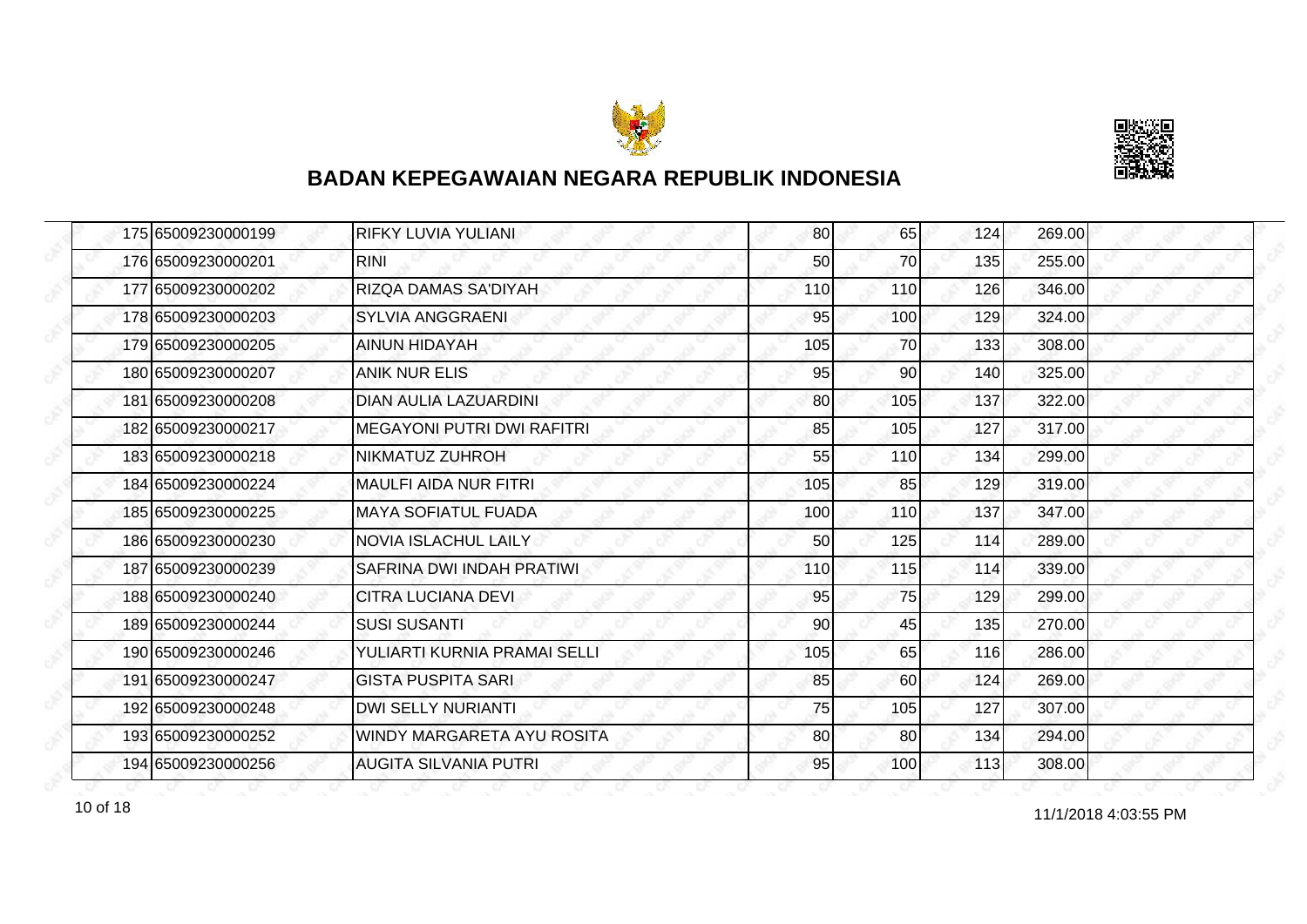



| 195 65009230000259 | DARA AYU PERMATA                                       | 110 | 120 | 163 | 393.00 |
|--------------------|--------------------------------------------------------|-----|-----|-----|--------|
| 196 65009230000260 | <b>ADLIA DIFRIANTI</b>                                 | 95  | 95  | 141 | 331.00 |
| 197 65009230000264 | DINAR VALENTIN DYAH AJENG MIRA PERMATA<br><b>PUTRI</b> | 80  | 105 | 143 | 328.00 |
| 198 65009230000268 | <b>LAIDA ULYAROSYIDA</b>                               | 85  | 95  | 115 | 295.00 |
| 199 65009230000270 | ENDAH WAHYU SEFTITASARI                                | 120 | 110 | 127 | 357.00 |
| 200 65009230000271 | NADIYAH EL-HAQ DIYANAHESA                              | 95  | 65  | 127 | 287.00 |
| 201 65009230000273 | NI MADE AYU FITRIANI                                   | 95  | 90  | 129 | 314.00 |
| 202 65009230000279 | NUR HASANATUL AZIZAH                                   | 90  | 85  | 148 | 323.00 |
| 203 65009230000282 | <b>SYAMSIATUS SHOLICHAH</b>                            | 110 | 100 | 149 | 359.00 |
| 204 65009230000285 | <b>UGI LESTARI</b>                                     | 125 | 105 | 125 | 355.00 |
| 205 65009230000286 | <b>ELISA KUSUMANINGRUM</b>                             | 120 | 90  | 133 | 343.00 |
| 206 65009230000287 | RISKA FEBRIYANAWATI                                    | 115 | 95  | 137 | 347.00 |
| 207165009230000288 | RAUDLATUL JANNAH                                       | 85  | 60  | 116 | 261.00 |
| 208 65009230000289 | <b>MAYA EKA PURWANTI</b>                               | 80  | 65  | 124 | 269.00 |
| 209 65009230000298 | <b>HILDA KUSWULANDARI</b>                              | 120 | 100 | 132 | 352.00 |
| 210 65009230000299 | <b>CITRA NADIA SARI</b>                                | 95  | 80  | 123 | 298.00 |
| 211 65009230000300 | ANISA AYU INTAN FATIMAH                                | 95  | 60  | 126 | 281.00 |
| 212 65009230000301 | OKI OSAKA HERLINA WATI                                 | 70  | 95  | 137 | 302.00 |
| 213 65009230000303 | <b>RENI DIKAWATI</b>                                   | 95  | 65  | 117 | 277.00 |
| 214 65009230000304 | <b>RIKE ANDRIAS</b>                                    | 75  | 65  | 132 | 272.00 |

11/1/2018 4:03:55 PM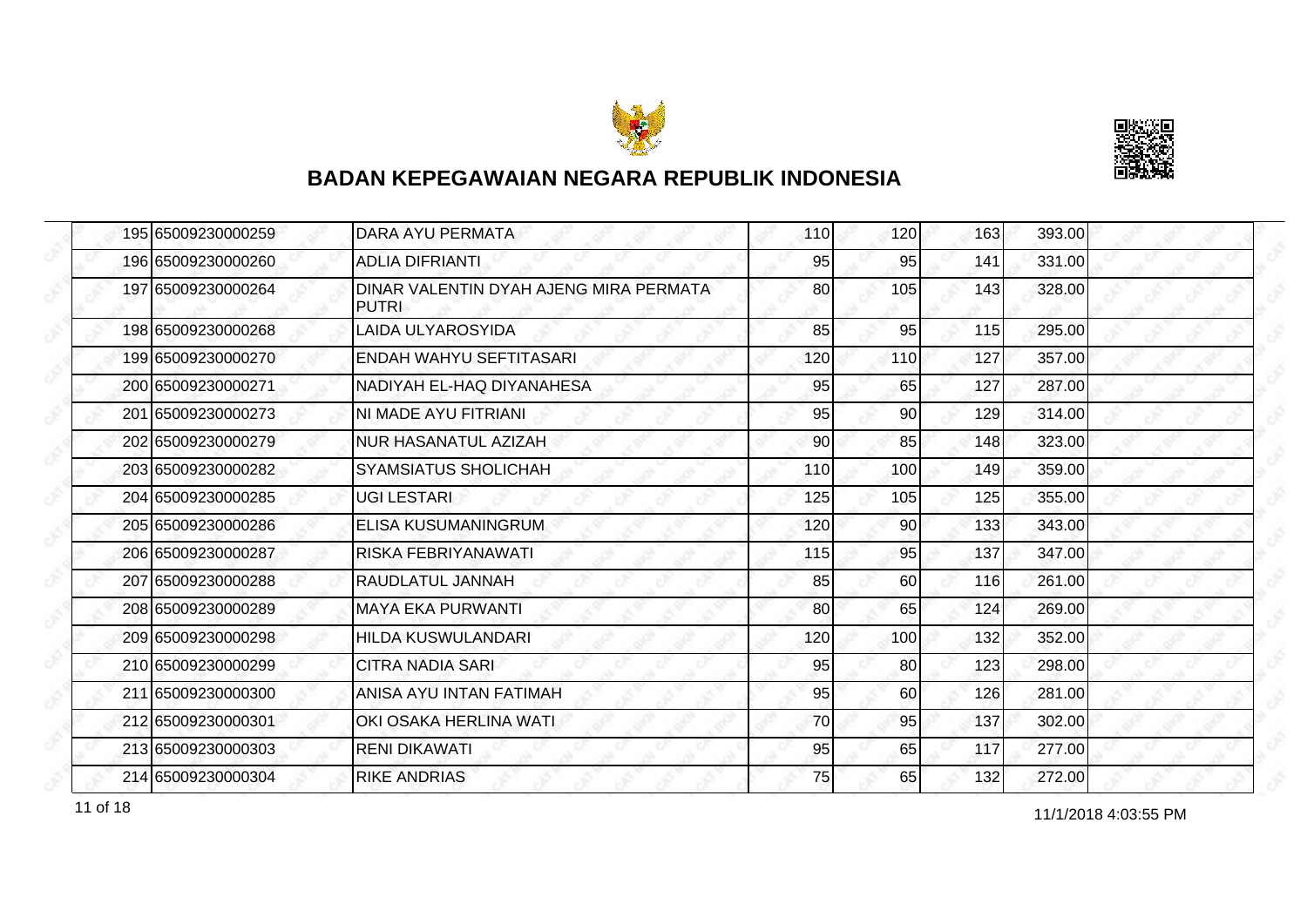



| 215 65009230000309 | YENNI ERIA NINGSIH             | 110 | 80  | 146 | 336.00 |
|--------------------|--------------------------------|-----|-----|-----|--------|
| 216 65009230000311 | <b>RISA UMAMI</b>              | 95  | 85  | 149 | 329.00 |
| 217 65009230000312 | <b>RISKI NURFIKA</b>           | 80  | 80  | 134 | 294.00 |
| 218 65009230000316 | ERIKA MEIDAYANA                | 85  | 85  | 126 | 296.00 |
| 219 65009230000318 | <b>AFNI NIHAYAH</b>            | 105 | 95  | 134 | 334.00 |
| 220 65009230000319 | ROHMATUL ISNAINI               | 85  | 115 | 141 | 341.00 |
| 221165009230000320 | <b>DINA AMIRIA SARI</b>        | 115 | 105 | 135 | 355.00 |
| 222 65009230000323 | <b>HIDAYATUS SOLIKHAH</b>      | 80  | 45  | 136 | 261.00 |
| 223 65009230000329 | AGNES OKTAVILANI BAMBANG PUTRI | 110 | 65  | 128 | 303.00 |
| 224165009230000332 | ALFI SURYA PRASTIWI PUTRI      | 70  | 90  | 128 | 288.00 |
| 225 65009230000335 | DESINTA ANISSA KURNIAWATI      | 105 | 100 | 130 | 335.00 |
| 226 65009230000337 | DIAH AYU FEBRI ANGGRAINI       | 110 | 70  | 129 | 309.00 |
| 227165009230000338 | <b>INAYATUL MUFIDA</b>         | 105 | 105 | 138 | 348.00 |
| 228 65009230000339 | KENNIS AFRIQ FEBRIANA ROZANA   | 70  | 55  | 98  | 223.00 |
| 229 65009230000342 | <b>FASHIHAH</b>                | 80  | 85  | 143 | 308.00 |
| 230165009230000343 | NOVITA YANUARTANTI             | 75  | 85  | 121 | 281.00 |
| 231 65009230000345 | <b>NURUL AHILLAH</b>           | 120 | 105 | 118 | 343.00 |
| 232 65009230000346 | <b>ITTAQIE TAFUZIE</b>         | 100 | 105 | 136 | 341.00 |
| 233165009230000347 | <b>WINDI AFIANA</b>            | 95  | 105 | 134 | 334.00 |
| 234 65009230000350 | <b>REZA SUFI AL KAMIL</b>      | 120 | 105 | 147 | 372.00 |

12 of 18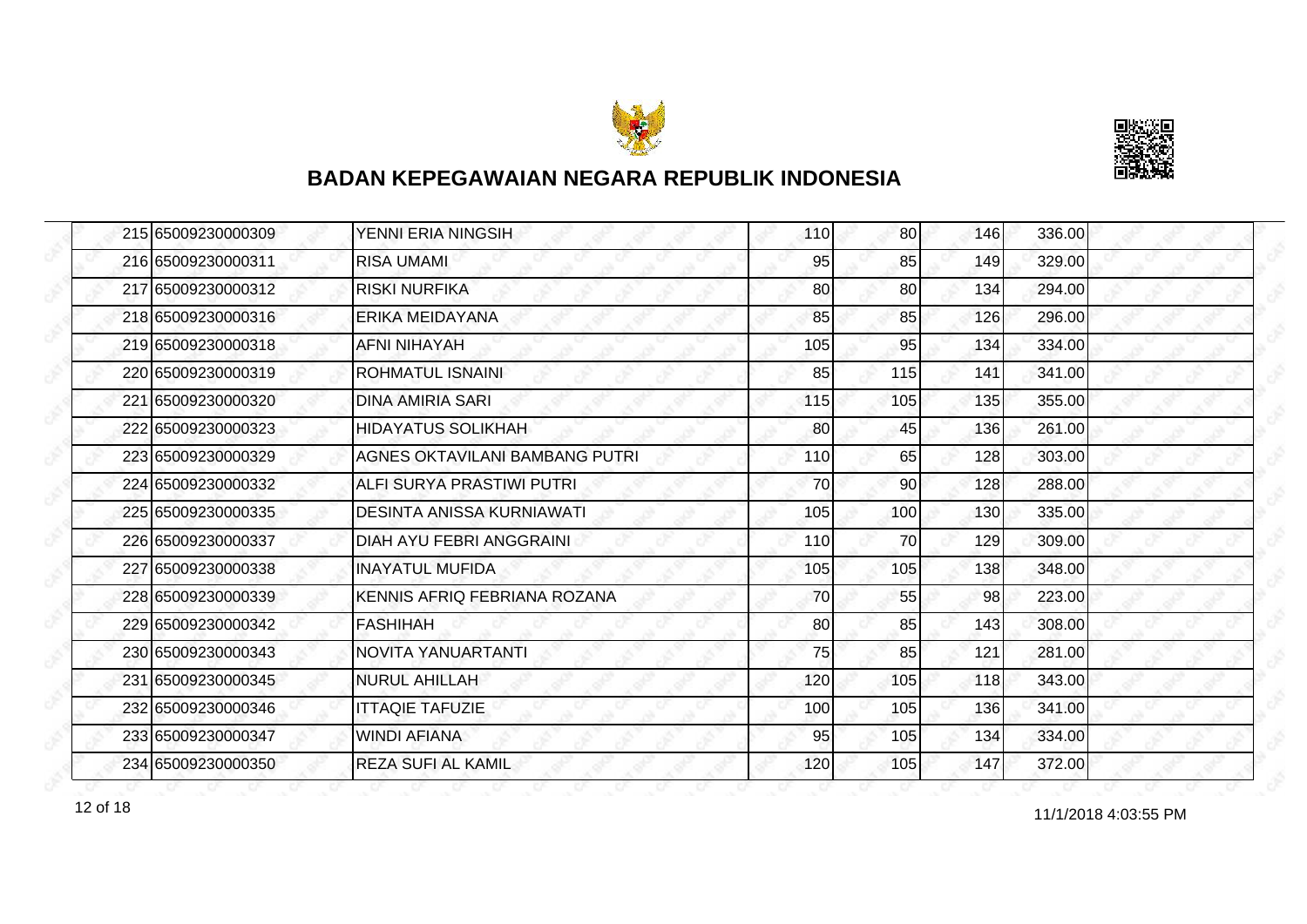



| 235 65009230000352 | ANITA PUSPITA HANDAYANI        | 100 | 95         | 127 | 322.00 |
|--------------------|--------------------------------|-----|------------|-----|--------|
| 236 65009230000353 | <b>INDA MEY LUFITA</b>         | 120 | 105        | 128 | 353.00 |
| 237 65009230000354 | <b>VINDA NUR FITRIANA</b>      | 95  | 65         | 128 | 288.00 |
| 238165009230000355 | <b>WIENDA ASHADARINI</b>       | 110 | 100        | 129 | 339.00 |
| 239 65009230000358 | <b>KUN SOLIHATUL UMMAH</b>     | 95  | 100        | 135 | 330.00 |
| 240 65009230000370 | ASTI RAKHMAWATI                | 115 | 120        | 140 | 375.00 |
| 241 65009230000378 | <b>ZAHRAH FATMA CITRA DEVI</b> | 90  | 90         | 124 | 304.00 |
| 242 65009230000379 | ANISSA VERONIKA ANGELIE        | 100 | <b>110</b> | 128 | 338.00 |
| 243 65009230000380 | <b>DELIA RISTI NARESWARI</b>   | 115 | 95         | 138 | 348.00 |
| 244 65009230000383 | <b>ATHFIYATUL FATATI</b>       | 105 | 95         | 126 | 326.00 |
| 245 65009230000384 | <b>CINTA HANIFA AMADEA</b>     | 120 | 90         | 130 | 340.00 |
| 246 65009230000386 | <b>VETY TRIYANA KURNIASARI</b> | 105 | 115        | 131 | 351.00 |
| 247 65009230000387 | LINDA NURCAHYANTI              | 95  | 110        | 137 | 342.00 |
| 248 65009230000396 | NOVIA KARTIKANING HARUMI       | 90  | 50         | 130 | 270.00 |
| 249 65009230000397 | USWATUN KHASANAH NUR HIDAYAH   | 65  | 45         | 131 | 241.00 |
| 250165009230000398 | DIAN RIA SARI                  | 70  | 75         | 130 | 275.00 |
| 251 65009230000400 | <b>FAIQOTUN NASYRIYAH</b>      | 95  | 70         | 132 | 297.00 |
| 252165009230000401 | LAILATUS SA'ADAH               | 65  | 65         | 148 | 278.00 |
| 253 65009230000423 | FRIDAY ZAIDATUN NI'MAH         | 100 | 140        | 132 | 372.00 |
| 254 65009230000424 | <b>AYU ROSANA DEWI</b>         | 80  | 65         | 114 | 259.00 |

13 of 18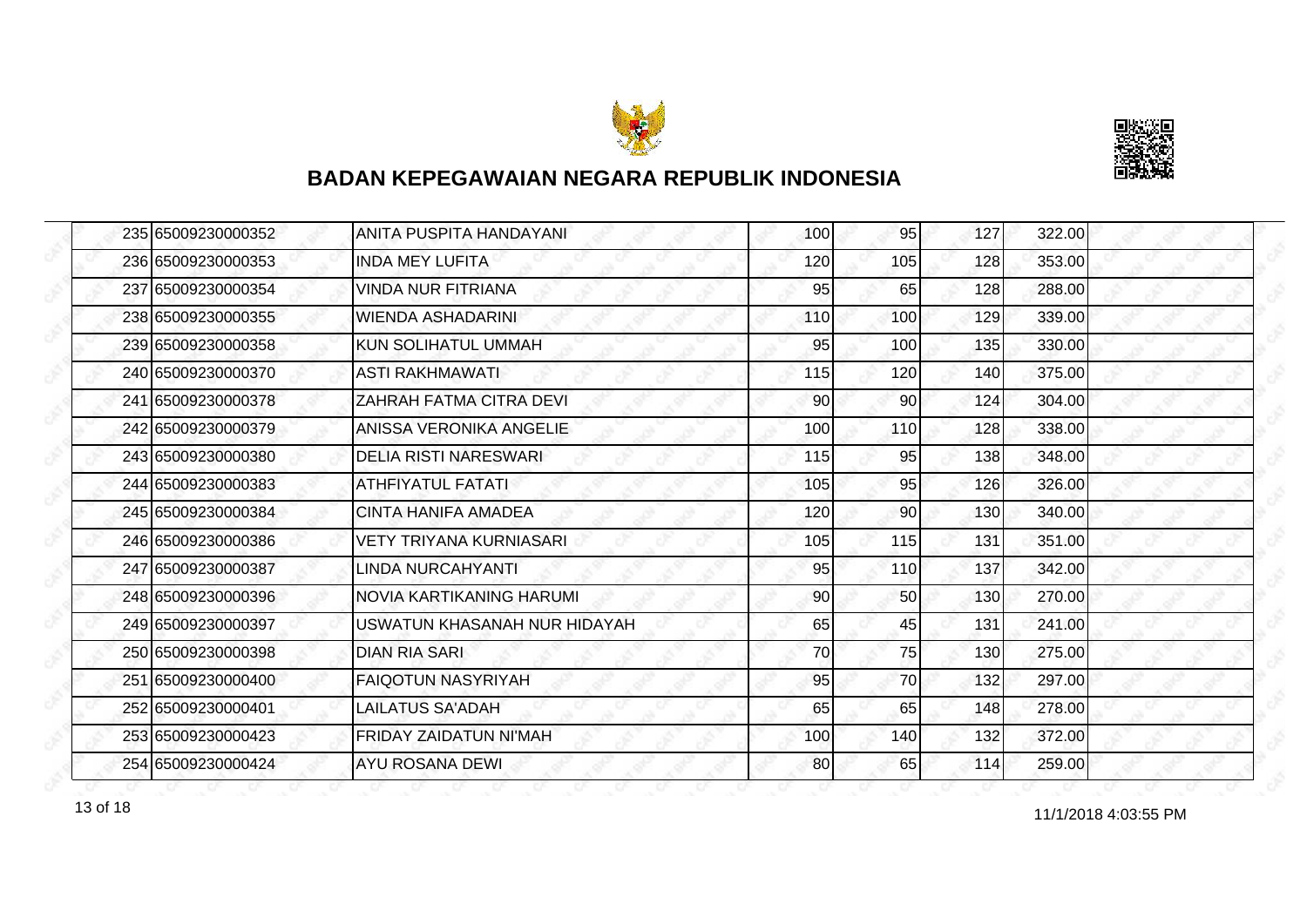



| 255 65009230000428 | NUR LAILA ULVA                 | 105 | 75  | 125 | 305.00 |
|--------------------|--------------------------------|-----|-----|-----|--------|
| 256 65009230000430 | IOCTAVIANA KUSUMA LESTARI      | 115 | 95  | 133 | 343.00 |
| 257 65009230000433 | DEASY DWI RATNASARI            | 100 | 90  | 140 | 330.00 |
| 258 65009230000444 | <b>DEBBY KUSUMA WARDHANI</b>   | 95  | 95  | 132 | 322.00 |
| 259 65009230000445 | <b>BAITAK NURUL AZIZAH</b>     | 70  | 65  | 89  | 224.00 |
| 260 65009230000446 | BINTI HIFDHOTUN AL ASLAHAH     | 75  | 85  | 127 | 287.00 |
| 261 65009230000450 | DINA CAHYANING PERTIWI         | 110 | 80  | 128 | 318.00 |
| 262 65009230000455 | NUR IRMA OKTAVIANA             | 70  | 55  | 118 | 243.00 |
| 263 65009230000459 | <b>ISUSMITHA AYU MEILYNNA</b>  | 115 | 85  | 138 | 338.00 |
| 264 65009230000465 | IPUJI JAYANTI                  | 120 | 100 | 151 | 371.00 |
| 265 65009230000466 | <b>RITA PUSPA LESTARI</b>      | 105 | 110 | 145 | 360.00 |
| 266 65009230000468 | IIRNA NOOR CAHYATI             | 85  | 110 | 121 | 316.00 |
| 267165009230000469 | ULPA RISKI KUMALA SARI         | 85  | 60  | 137 | 282.00 |
| 268 65009230000471 | NUR HAYATUS SA`ADAH            | 90  | 80  | 113 | 283.00 |
| 269 65009230000473 | <b>SILKY ROUDHOTUS SA'ADAH</b> | 95  | 45  | 136 | 276.00 |
| 270 65009230000474 | WARA PAMUNGKAS MUSTIKANIGTYAS  | 95  | 105 | 147 | 347.00 |
| 271 65009230000475 | <b>DEWI TINJUNG SARI</b>       | 95  | 70  | 140 | 305.00 |
| 272 65009230000476 | <b>NANING TYAS ANGGRAINI</b>   | 85  | 90  | 133 | 308.00 |
| 273165009230000478 | <b>RIYA SORAYA</b>             | 100 | 110 | 130 | 340.00 |
| 274 65009230000479 | RIZANA ITSNA AMALIA            | 85  | 85  | 134 | 304.00 |

11/1/2018 4:03:55 PM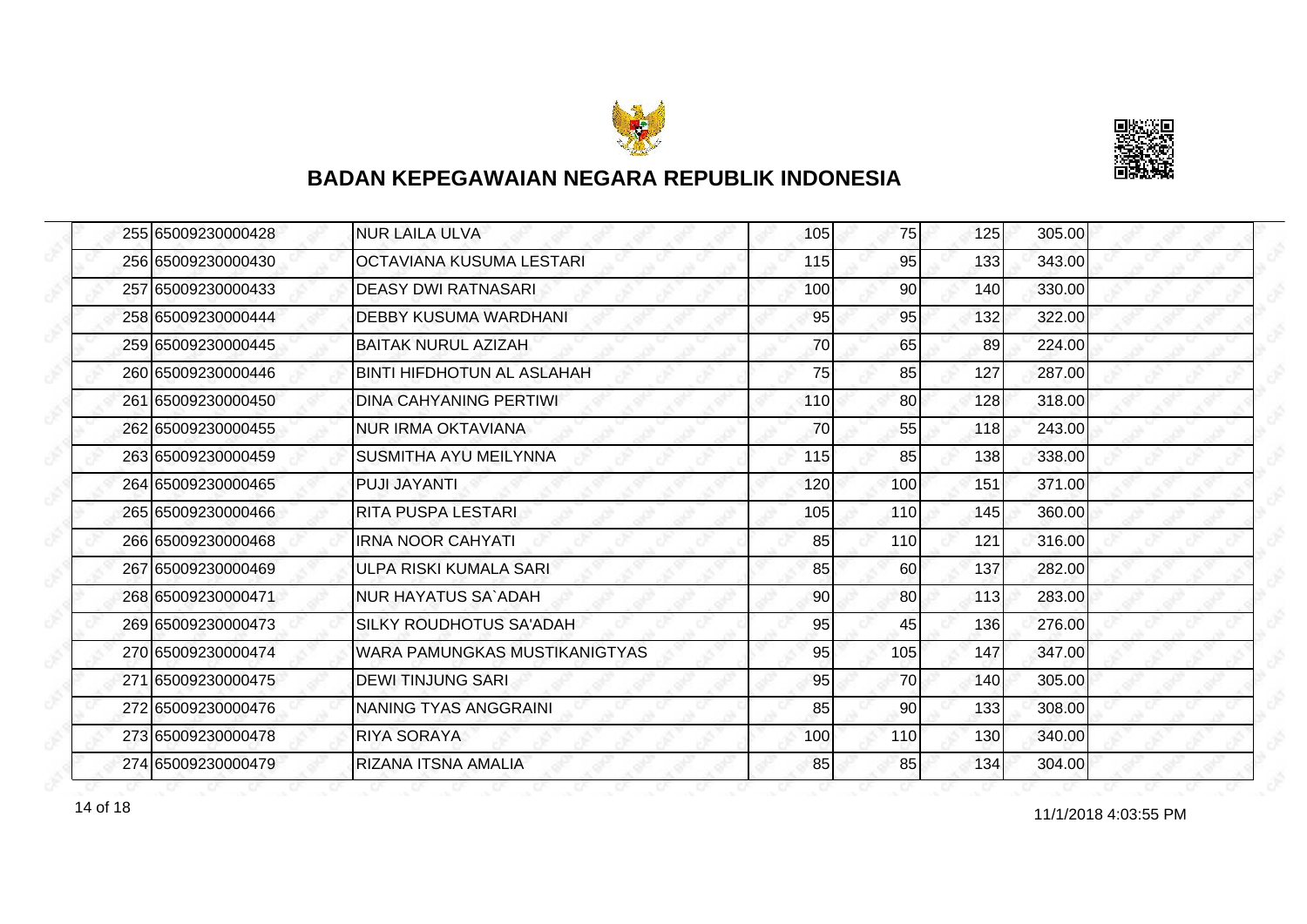



| 275 65009230000480 | RIZA FITRIYANI WALUYO            | 80  | 110             | 128 | 318.00 |
|--------------------|----------------------------------|-----|-----------------|-----|--------|
| 276 65009230000481 | <b>IVA SETYOWATI</b>             | 110 | 125             | 130 | 365.00 |
| 277 65009230000484 | <b>SITI MA'RIFATIN</b>           | 120 | 85              | 135 | 340.00 |
| 278165009230000487 | LINDA NOVITASARI                 | 110 | 120             | 123 | 353.00 |
| 279 65009230000490 | <b>KHARIS BARRIYAH</b>           | 105 | 70              | 128 | 303.00 |
| 280 65009230000492 | <b>LILIK SUFIYAH</b>             | 135 | 110             | 136 | 381.00 |
| 281 65009230000493 | <b>ILUJENG SHAHADATUS SAFIA</b>  | 65  | 110             | 136 | 311.00 |
| 282 65009230000494 | ICHUSNATUL ZULVA WAVIROTIN       | 85  | 65              | 129 | 279.00 |
| 283 65009230000496 | IRAHMA DINI MAGHFIROTUL LAILY    | 100 | 110             | 132 | 342.00 |
| 284 65009230000497 | <b>RENY WULANDARI</b>            | 100 | 60              | 141 | 301.00 |
| 285 65009230000503 | <b>NURUL HIDAYAH</b>             | 95  | 85              | 144 | 324.00 |
| 286 65009230000504 | IRISKA PUSPA ANDHIRA             | 105 | 90              | 141 | 336.00 |
| 287 65009230000506 | <b>YULI MARATI</b>               | 80  | 70              | 122 | 272.00 |
| 288165009230000515 | LUTFIANA AMBAR WATI              | 90  | 80              | 140 | 310.00 |
| 289 65009230000516 | <b>MAGHFIROTUS SA'DIYYAH</b>     | 120 | 80              | 125 | 325.00 |
| 290165009230000524 | <b>DESY KARTIKASARI</b>          | 85  | 115             | 141 | 341.00 |
| 291 65009230000526 | ELFANDARI ANINDITO KARTIKA PUTRI | 95  | 80              | 122 | 297.00 |
| 292165009230000536 | REALITA ROHMATIKA DEWI           | 95  | 115             | 117 | 327.00 |
| 293 65009230000543 | NURUL ILMIATI                    | 105 | 95              | 132 | 332.00 |
| 294 65009230000552 | YOANANDA RAMADINA ANANTI         | 65  | 80 <sup>1</sup> | 146 | 291.00 |

11/1/2018 4:03:55 PM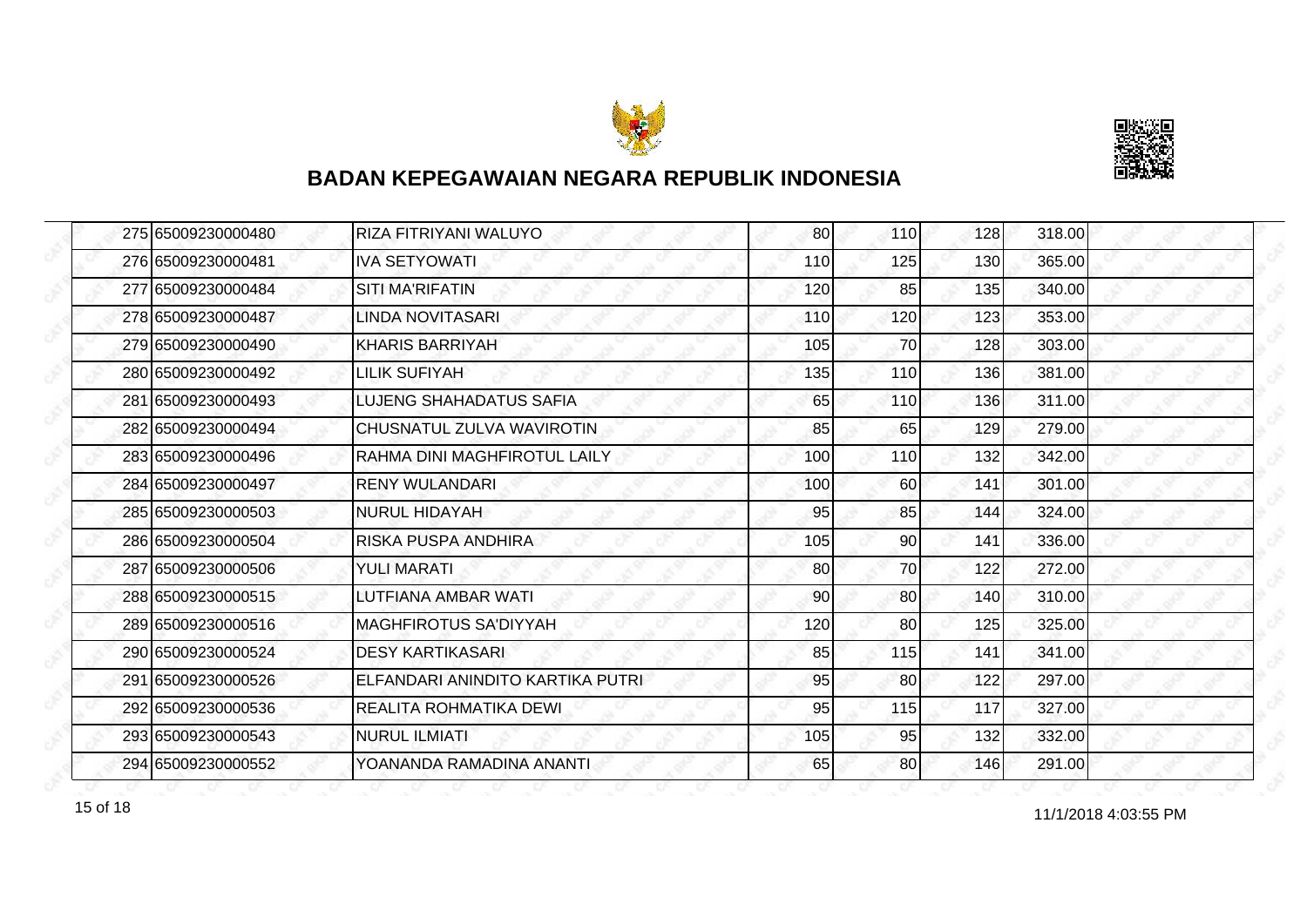



| 295 65009230000553 | <b>HERLINA DWI ANITA P</b>       | 100 | 70  | 136 | 306.00 |
|--------------------|----------------------------------|-----|-----|-----|--------|
| 296 65009230000554 | <b>SURADUITA MUPASANTA</b>       | 130 | 115 | 118 | 363.00 |
| 297 65009230000555 | <b>RUSNIAR AZIZAH</b>            | 80  | 60  | 119 | 259.00 |
| 298 65009230000557 | SRI BAWON SUCI HERINIAWATI       | 90  | 70  | 128 | 288.00 |
| 299 65009230000559 | <b>SUSANTI</b>                   | 95  | 80  | 135 | 310.00 |
| 300 65009230000560 | VINI ANGGRAENI NIKI LAUDA        | 105 | 95  | 121 | 321.00 |
| 301 65009230000561 | <b>WIDYA EKA PUSPITASARI</b>     | 100 | 65  | 119 | 284.00 |
| 302 65009230000563 | <b>YUAN ARSINTA</b>              | 120 | 75  | 122 | 317.00 |
| 303 65009230000566 | <b>LIA LAILIA</b>                | 75  | 70  | 131 | 276.00 |
| 304165009230000569 | NURRAHMI WIDYA PUTRI             | 90  | 55  | 108 | 253.00 |
| 305 65009230000570 | <b>NURUL JANNAH</b>              | 80  | 50  | 119 | 249.00 |
| 306 65009230000575 | FIKKY DIAN ROQOBIH               | 120 | 80  | 144 | 344.00 |
| 307165009230000579 | <b>DWI RUPAWATI</b>              | 125 | 95  | 73  | 293.00 |
| 308 65009230000581 | <b>TRI WAHYUNI</b>               | 95  | 65  | 131 | 291.00 |
| 309 65009230000583 | <b>NUR AZIZAH</b>                | 80  | 70  | 125 | 275.00 |
| 310 65009230000587 | <b>FARADISA ANNISA'ILLAH</b>     | 105 | 50  | 134 | 289.00 |
| 311 65009230000588 | <b>TRIAS JAYA SUSANTI</b>        | 100 | 110 | 132 | 342.00 |
| 312 65009230000589 | ULFA MAULIDA FARID               | 95  | 85  | 123 | 303.00 |
| 313 65009230000597 | <b>ALFI MUFFAIDAH</b>            | 95  | 80  | 130 | 305.00 |
| 314 65009230000598 | AMELIA TRIE NOVIANTIE RISKY RUDY | 100 | 110 | 139 | 349.00 |

16 of 18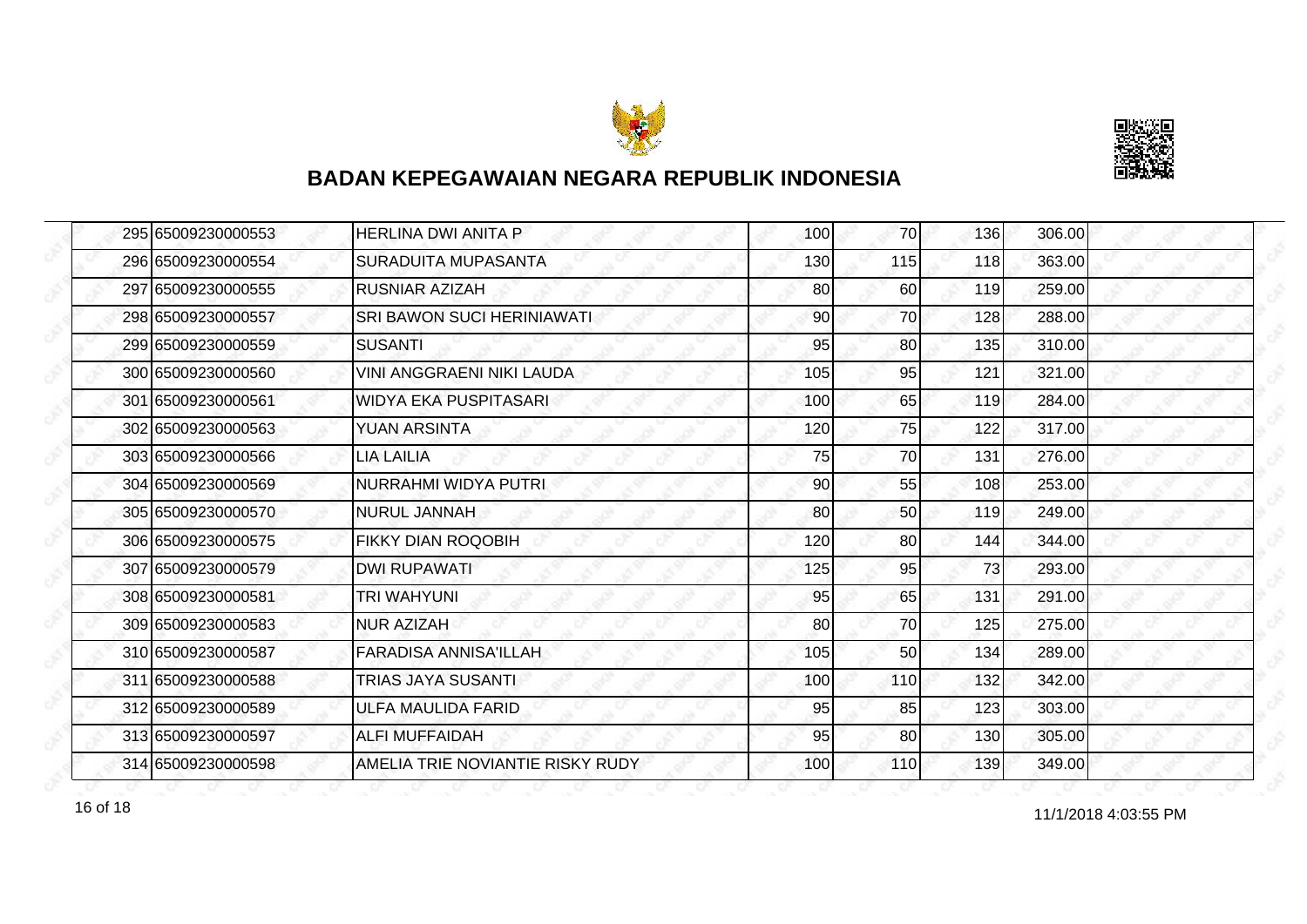



| 315 65009230000599 | <b>CINDY HASTUTI</b>                | 85  | 70              | 126 | 281.00 |
|--------------------|-------------------------------------|-----|-----------------|-----|--------|
| 316 65009230000600 | <b>DEWI WAHYU AMBARWATI</b>         | 110 | 100             | 137 | 347.00 |
| 317 65009230000602 | <b>NOVITA DWI LESTARY</b>           | 115 | 105             | 135 | 355.00 |
| 318 65009230000605 | <b>DWI SUCIATI PUTRI ISDIANSYAH</b> | 90  | 90              | 142 | 322.00 |
| 319 65009230000606 | <b>ATIK DIAN WIDIASTUTI</b>         | 90  | 80              | 121 | 291.00 |
| 320 65009230000607 | ASTRID ZURAIDA                      | 85  | 100             | 131 | 316.00 |
| 321165009230000609 | INUR PUTRI INAYATI LESTARI          | 90  | 100             | 140 | 330.00 |
| 322 65009230000611 | YULY DWI LESTARI, S.PD              | 115 | 125             | 141 | 381.00 |
| 323 65009230000614 | <b>DIAN TRINSISKA ANGGRAINI</b>     | 80  | 70              | 116 | 266.00 |
| 324 65009230000616 | IEKA HARIS PRASTIWI                 | 90  | 85              | 140 | 315.00 |
| 325 65009230000618 | HAZAR RIF'AH AROISAH                | 85  | 75              | 128 | 288.00 |
| 326 65009230000627 | IDINA FARIKATUL AINI                | 130 | 100             | 135 | 365.00 |
| 327 65009230000632 | IINTAN RAHMI KARTIKASARI            | 85  | 85              | 127 | 297.00 |
| 328 65009230000636 | <b>BINTI AZIZATUN NAFI'AH</b>       | 105 | 80              | 136 | 321.00 |
| 329 65009230000640 | INASTITI WAHYUNINGTYAS              | 100 | 105             | 118 | 323.00 |
| 330165009230000641 | NIKITA DARA AMELIA                  | 85  | 90              | 123 | 298.00 |
| 331 65009230000648 | <b>AISYAH RESITA RAHMAWATI</b>      | 110 | 90              | 130 | 330.00 |
| 332 65009230000651 | <b>DWI YANTI ARINTA</b>             | 75  | 50              | 134 | 259.00 |
| 333 65009230000653 | <b>MARITSA AMALIYAH</b>             | 95  | 85              | 133 | 313.00 |
| 334 65009230000654 | <b>RIYADLATIN NUFUS</b>             | 85  | 90 <sub>l</sub> | 128 | 303.00 |

11/1/2018 4:03:55 PM